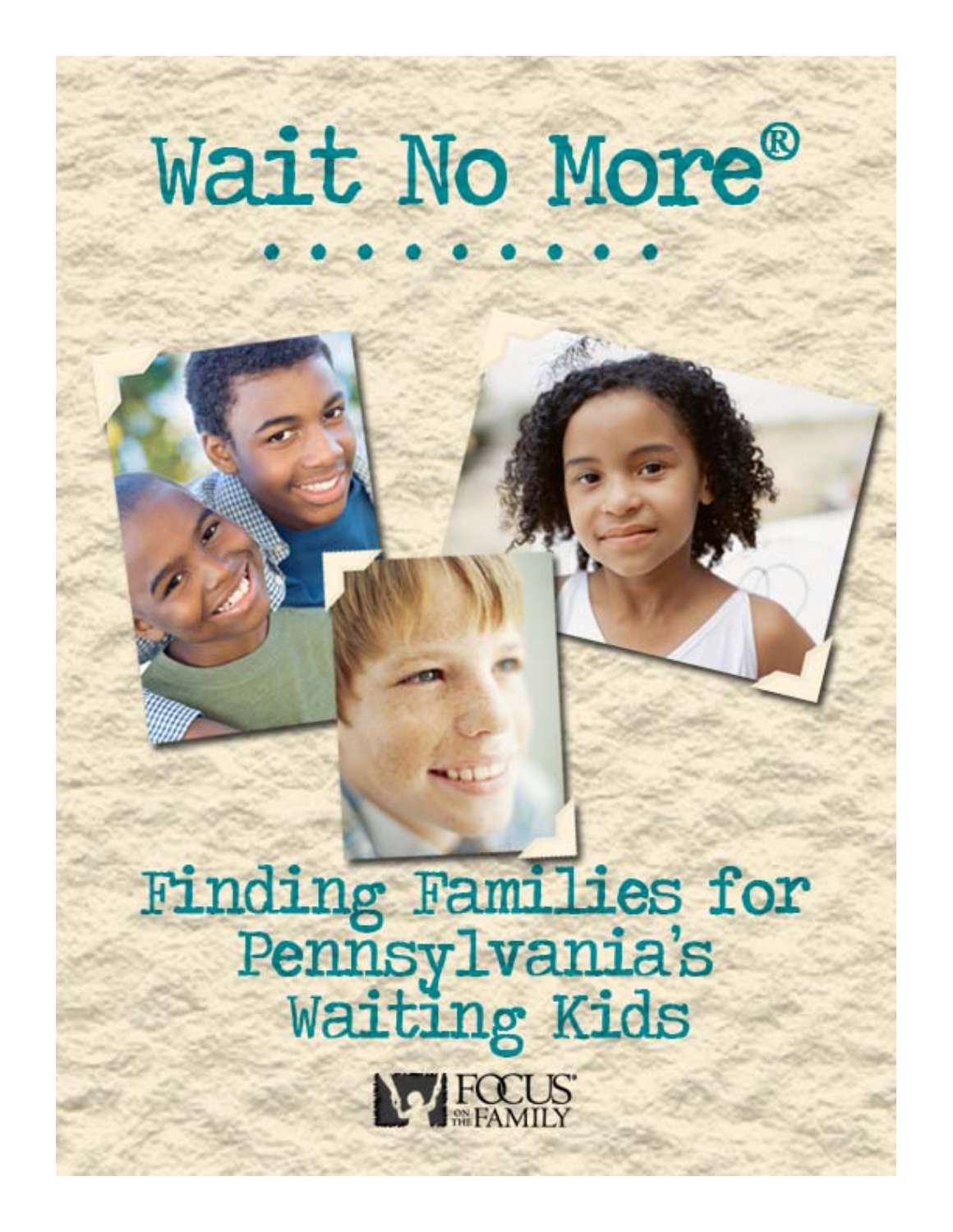# **Next Steps**

**Today:** Please utilize the information on the following pages of this guide and your opportunity to interact directly with those organizations today to select the agency that seems best for your family.

Next Steps:

- Visit the agency booths
- Determine which agency you prefer to work with
- Fill out and turn in the green initiation form
- Obtain any relevant paperwork
- Find out their orientation and training schedule

**If you are planning to further explore adoption, please fill out the green initiation form and place it in the marked boxes throughout the church or hand it to one of our event volunteers.**

**It is important to do this even if you are not sure which agency you prefer to work with yet.**

**In the Future:** Each of the adoption agencies and ministries listed in this attendee guide has specifically identified the next step for an interested family to take as you explore your role in meeting the needs of a waiting child.

For more information on any of the orientations, trainings, or other events listed on the pages that follow, please contact the agency hosting the particular event. Thank you again for your willingness to help Pennsylvania's waiting kids!

Next Steps:

- Continue to pray about how God will use you and His specific plan for your family
- Tell someone you trust about how God is leading you and the steps you are taking
- If you have not heard from an agency after three weeks, contact the agency you listed on your initiation form or Focus on the Family
- Be proactive about any paperwork, training or requirements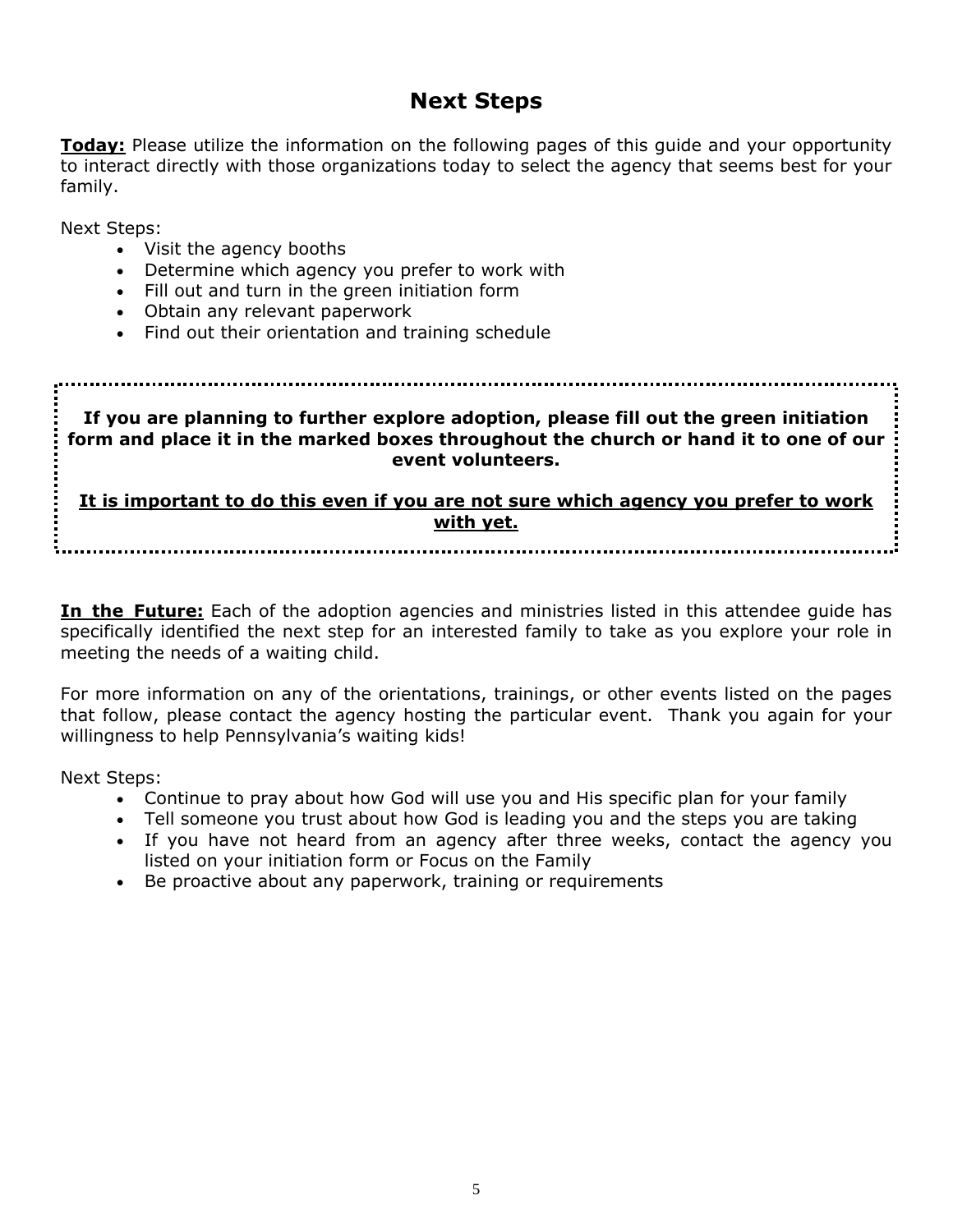# **Tips on How to Choose an Adoption Agency**

Adoption is a life long process for parents and children, and it is important to choose an agency that can help you assess your readiness to adopt and has the expertise to help you through the process. Child placement agencies must meet the licensing standards for Child Placement Agencies to provide adoption services in Washington. A personal evaluation prior to selection of an agency will generally lead to positive results for families. The following points may be helpful in choosing an agency:

#### **1. Learn about adoption and the issues involved**

- Read books and articles on adoption
- Attend an adoptive parents' group
- Talk to other adoptive parents
- Attend agency orientation and information meetings

#### **2. Determine the type of child you are interested in adopting**

- Infant or older child
- Domestic or International
- Special needs (emotional problems, mental or physical handicaps) or minimal problems.

#### **3. Contact the agencies and learn about their programs**

- Ask about any requirements/restrictions on adoptive parents such as length of marriage, age, etc.
- Ask for brochures on their program
- Attend orientation/information meetings

## **4. Evaluate the agency's program (some good questions to ask)**

- Ask about the steps in the agency's process such as orientation, application, study, parenting classes and the estimated time frames involved. Make a list of special questions you want answered.
- Make sure the agency is licensed; ask when was the last time the agency was visited by a representative from the licensing unit.
- Find out if complaints have been filed against the agency and if so, how they were resolved.
- Find out the staff's education, background and experience in adoption.
- Ask about the services the agency gives to birth parents and evaluate the completeness and sensitivity of this work.
- Learn the costs involved for the screening, orientation meeting, home study, supervisory visits, court reports, educational groups, services to and expenses in connection with birth parents in designated adoptions, extra work in connection with interstate placement and other possible expenses. Obtain written detailed information on all costs involved including the agency's policy on refunds.
- Ask about any support groups the agency facilitates and any post finalization services they might offer.
- If possible, talk to other adoptive parents about their experience with the agency.

#### **5. After you have chosen the agency**

- Keep in regular contact with the agency but be realistic with the staff's time.
- If you have a complaint or are dissatisfied, talk honestly to the person with whom you are working and, if this is unsatisfactory, than talk to the director.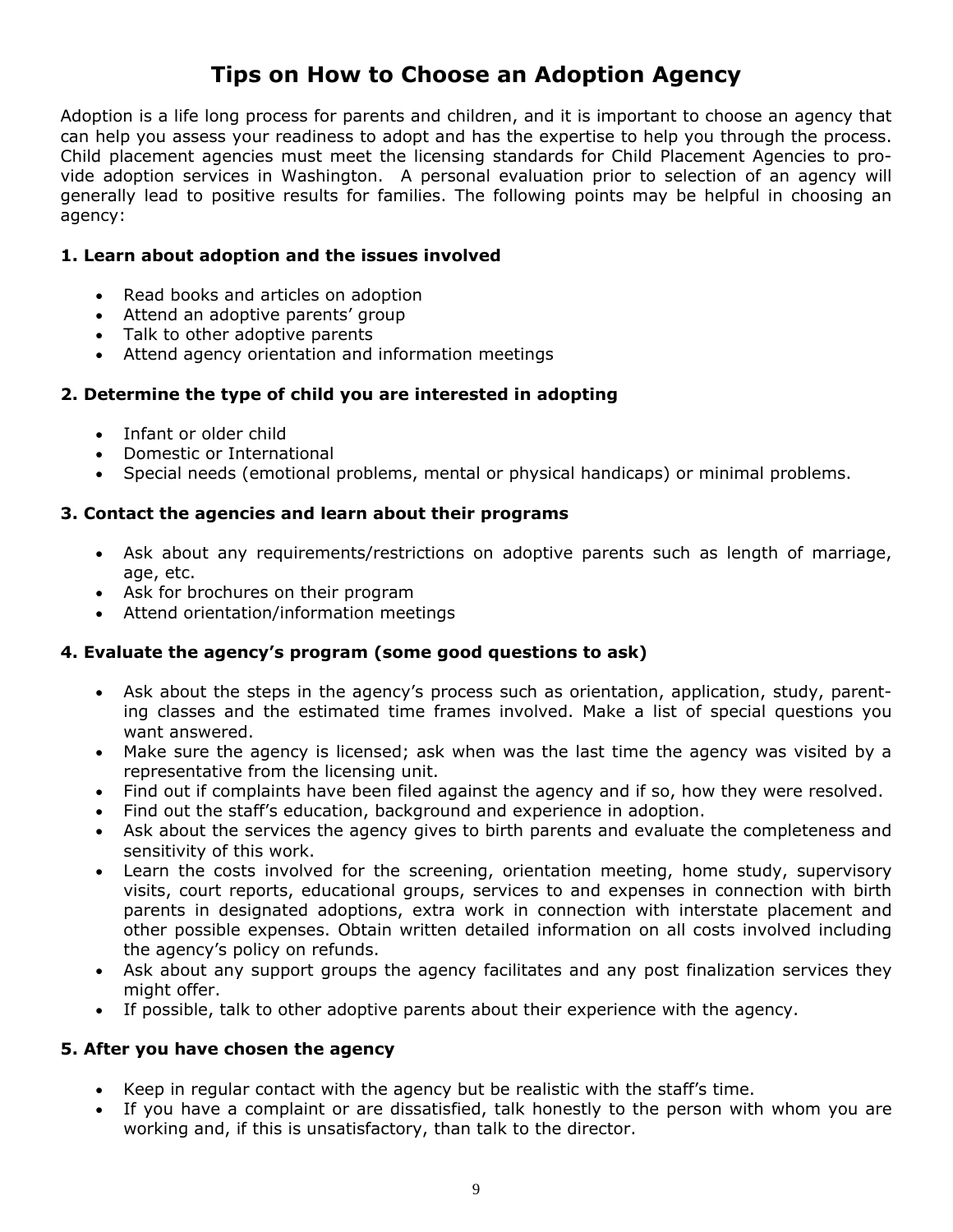# **Agency and Ministry Overview**



#### *Bair Foundation*

**Service area:** Offices in Pittsburgh, Altoona, New Wilmington and Middletown; worked in most counties in PA

The Bair Foundation was founded in 1967 and is a nonprofit Christian foster care and adoption agency based

in New Wilmington, PA. The Bair Foundation mission is to provide Christ-centered quality care and services dedicated to the treatment, restoration, and empowerment of children, youth and families. We have four offices within the state of Pennsylvania but we also have multiple offices in seven other states. We have a large group of caring, nurturing foster and adoptive parents and a staff that is dedicated to helping children and families. The Bair Foundation Adoption Department is a State Wide Adoption Network affiliate and we have worked with most of the counties in the state of Pennsylvania in order to assist with adoptions from foster care. The Bair Foundation provides children with a variety of services to assist them in their search for permanent resources. We also work with adoptive families to match them with waiting children from the Pennsylvania foster care system.

#### **Contact Information:**

*Jill Schmidt—Adoption Director* Email: kritter@bair.org Kirsten Ritter-Adoption Lead Coordinator Medicines of Mebsite: www.bair.org 1801 Oberlin Road Middletown, PA 17057 Phone: (717) 985-6450, (800) 543-7059; Fax: (717) 985-6449



#### *Bethanna*

**Service area:** Bucks, Philadelphia, Delaware, Montgomery, Berks, Dauphine, Lebanon and Lancaster counties.

Bethanna is a Christian multi-service child welfare and behavioral health agency. Founded in 1934, Bethanna has a rich history of supporting children/youth and their families through foster care and adoption services, visitation services, parenting education, and an array of

behavioral health services. Bethanna has been providing foster care services, including general, medical, kinship, and treatment foster care for 28 years.

The agency has offices in Philadelphia, Lancaster, Southampton and Media. Bethanna's mission is to provide the highest quality system of care for children and families in order to ensure safety, restore emotional wellness and build family stability. Bethanna holds several foster care and adoption information sessions every month for individuals wanting to find out if foster care or adoption is right for them or those wanting to begin the approval process. For more information or session dates visit our website at www.bethanna.org.

#### **Contact information:**

*David Gregory—Director of Admissions & Family Development* Email: dgregory@bethanna.org 1030 Second Street Pike kkanyi@bethanna.org Southampton, PA 18966 Material Control of the Media Website: www.bethanna.org Phone: (215) 280-3169; (610) 565-5455 x1304; Fax: (610) 565-5007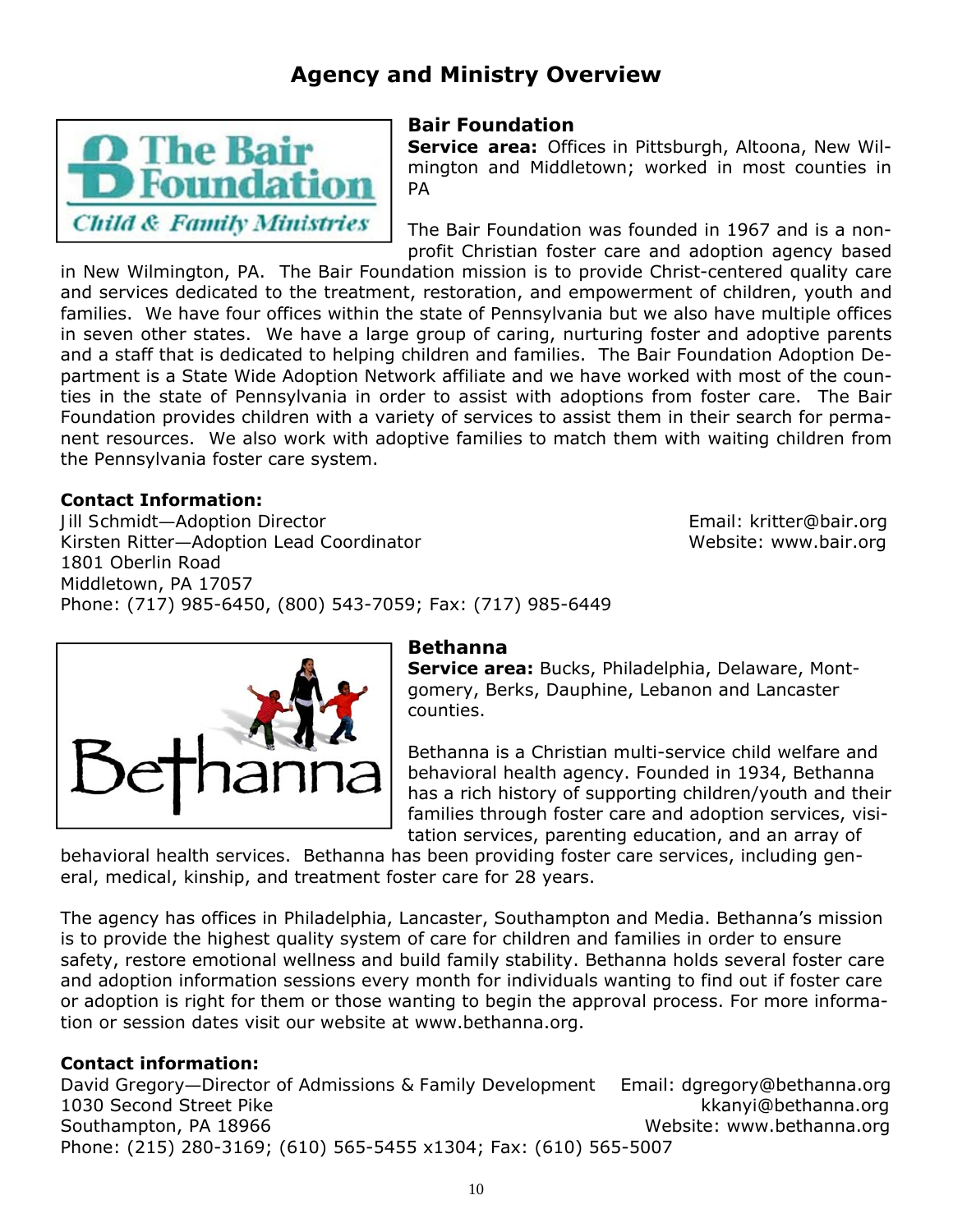

## *Bethany Christian Services*

**Service area:** Delaware—Kent, New Castle and Sussex counties; New Jersey—Camden, Gloucester, Salem, Cumberland and Burlington counties; Pennsylvania— Berks, Bucks, Carbon, Chester, Delaware, Lackawanna, Lehigh, Luzerne, Monroe, Montgomery, Northampton, Philadelphia, Pike, Susquehanna and Wayne counties.

Bethany Christian Services is the nation's largest adop-

tion agency, and we provide care for orphans and vulnerable children living on five continents. We are called to care for children of all ages and in all stages of life. We serve children at conception by counseling women with unplanned pregnancies, and our commitment extends to children and teens who are living in foster care or in orphanages—children who need a "forever family." Our primary goal is to help children of all ages and all health conditions know what it means to have a safe, stable and secure permanent family as quickly as possible through reunification, adoption, foster care, and Safe Families for Children services. Our mission is to demonstrate the love and compassion of Jesus Christ by protecting and enhancing the lives of children and families through quality social services. Bethany envisions a world where every child has a loving family.

#### **Contact information:**

*Abby Miller—Foster Care Supervisor/Older Child Adoption Coordinator*  7827 Old York Road Email: abbymiller@bethany.org Elkins Park, PA 19027 Website: www.bethany.org/philadelphia Phone: (215) 376-6200; Fax: (215) 635-0837



## *COBYS*

**Service area:** families within 1 hour radius of our main office

COBYS Family Services is a Christian family service agency, affiliated with the Atlantic Northeast District of the Church of the Brethren. "Motivated by Christian faith, COBYS educates, supports, and empowers children and adults to reach their full potential." COBYS is an affiliate of the Statewide Adoption and Permanency

Network (SWAN) and is a licensed foster care agency. Families at COBYS are approved to be resource families able to provide both foster care and adoption. It is our goal for children in foster care to move as few times as possible; therefore, we encourage families to be open to foster care and later assist children in reuniting with their birth family or provide the children with a forever family through adoption.

COBYS also carries out its mission through adoption of infants who are not a part of the foster care system; counseling by trained Christian therapists at three locations in Lancaster and Lebanon Counties; family life education programs offered in partnership with church, school, and community groups; and a permanency unit in Lancaster City.

#### **Contact information:**

*Kristen Bomberger—Resource Home Coordinator* Email: careforkids@cobys.org 1417 Oregon Road News States and Website: www.cobys.org Leola, PA 17540 Phone: (717) 656-6580, (800) 452-6517; Fax: (717) 656-3056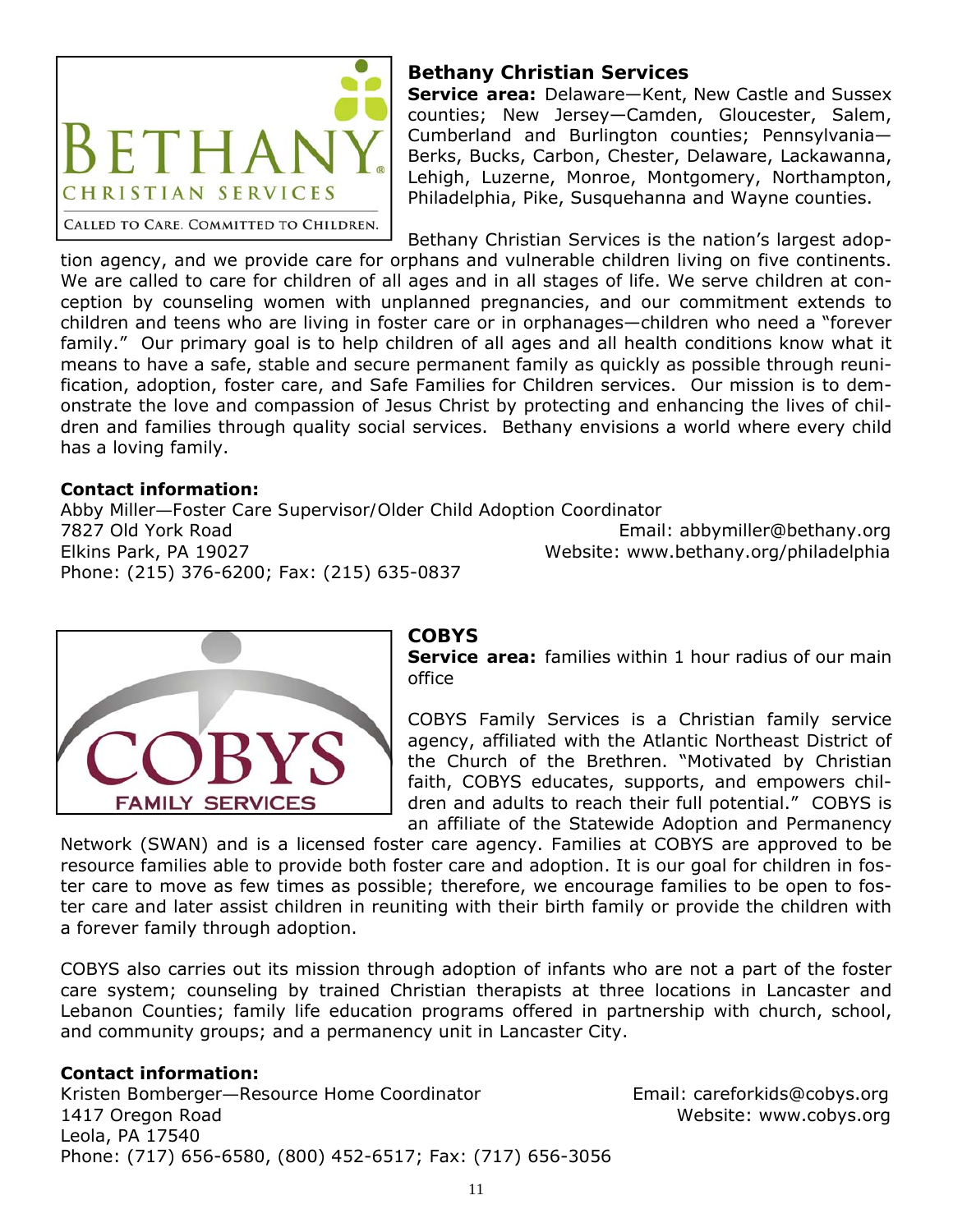

*Focus on the Family*  **Service area:** National

At Focus on the Family we believe that every child deserves to know the love of a forever family. Therefore, our goal is to raise awareness of and recruit families for the children and youth waiting in foster care.

Our awareness and recruiting efforts are complemented by desperately needed post-placement resources for adoptive families that are both biblically based and relevant to their unique struggles. These resources also provide practical ways for churches and individuals to support the adoptive families in their communities.

And while not every family is called to adopt, we believe everyone can play a role through prayer support, mentoring, giving, or mobilizing the church.

## **Contact Information:**

Email: orphancare@family.org Website: www.iCareAboutOrphans.org



## *Hope for Orphans, a ministry of FamilyLife*  **Service area:** National

Hope for Orphans believes that the local church is God's answer for the orphan crisis. Because of this, we build tools that passionate followers of Christ can use to mobilize their church on behalf of the orphan. We want to connect you with excellent resources and trusted organizations that will serve your church in reaching the

orphan. For more information, visit HopeForOrphans.org.

## **Contact Information:**

*Jonita Hammer* Email: jhammer@hopefororphans.org 2001 W. Plano Parkway and the state of the Website: www.hopefororphans.org Plano, TX 75075 Phone: (972) 941-4431; Fax: (972) 941-4432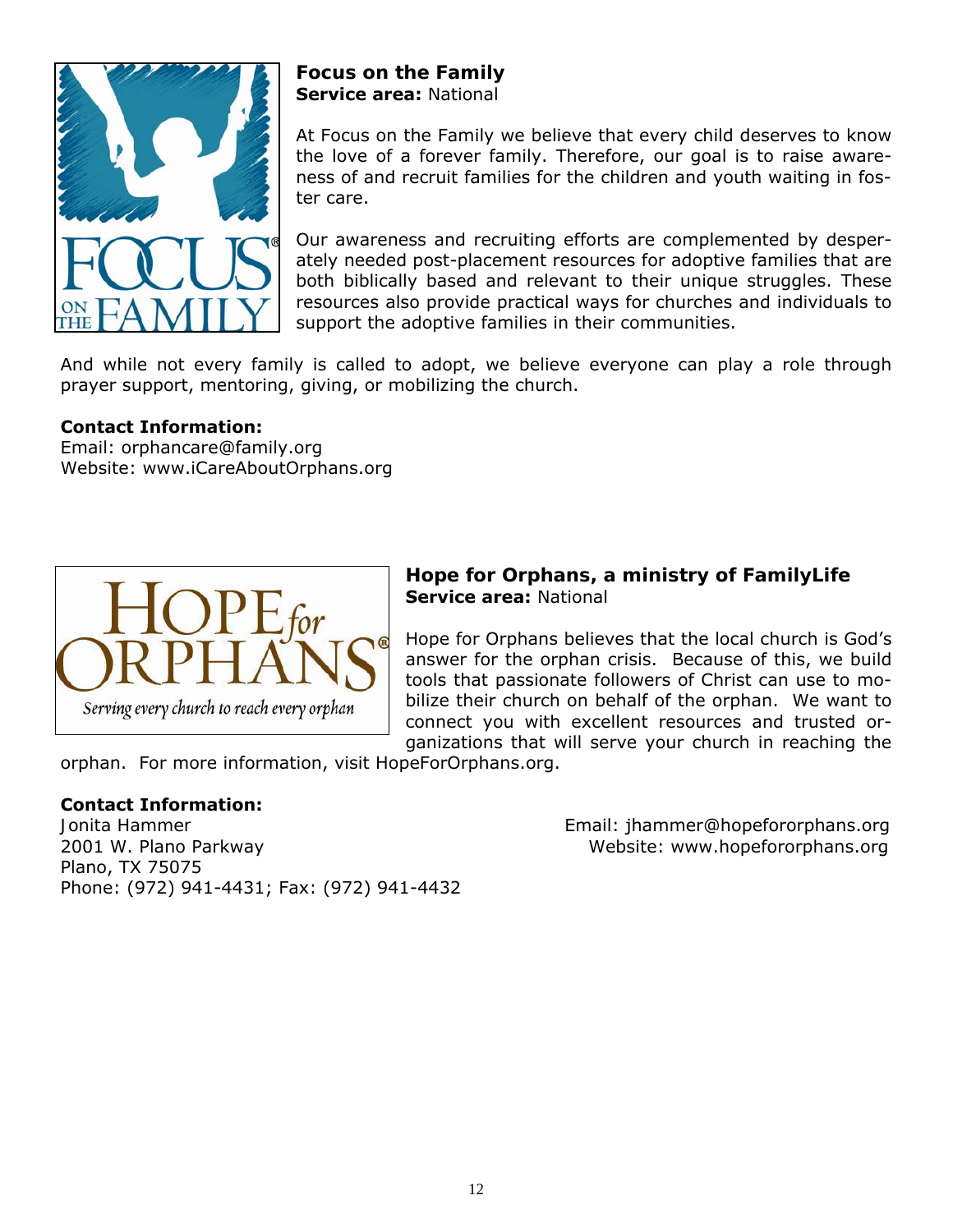## *Lancaster County Children and Youth Agency*

**Service area:** Lancaster County

The Lancaster County Children and Youth Social Service Agency is a public child welfare agency that provides protection services to Lancaster County's most vulnerable citizens - our children. The Agency's mission is to protect the health, permanency, safety and emotional well-being of children and youth at risk of abuse and neglect. In the event that a child cannot be safe living with his or her family, the court may place that child into the custody of Children and Youth, also known as foster care. The first goal that must be worked towards is to reunify that child with his or her family. If that cannot happen safely, permanency for that child is sought. One permanency option is adoption. Some older youth would like to be adopted, while others would like to live with a family where they can learn important skills until they are ready to live on their own. There is a need for families who want to help children and teenagers through their journey in foster care and to provide permanency.

#### **Contact information:**

*Kate Eberz—Adoption Supervisor* Website: www.co.lancaster.pa.us 900 E. King Street Lancaster, PA 17602 Phone: (717) 299-7925, (717) 299-7926



*Mid Atlantic Orphan Care Coalition*  **Service area:** member churches are in PA, DE, NJ and VA

Founded in 2008, the Mid Atlantic Orphan Care Coalition is an effort of pastors, adoptive families and minis-

try leaders to connect churches with children in need. This growing coalition is united across racial and denominational lines in Christ.

It is our vision that Bible-believing churches in the Mid Atlantic region would join us in ministry to orphans and that our Coalition would inspire and equip churches to do that work well.

Our signature event is the 50 Churches/50 Children Campaign which is conducted each November (National Adoption Month). In this campaign approximately 50 member churches are asked to tell the stories of 50 children waiting for adoption.

Each Sunday we ask that the member church introduce one story to the congregation and pray that a family will be found for this child. The churches then receive quarterly updates regarding the adoption status of these children.

In 2011 there are about 58 churches participating from four states (PA, DE, NJ, and VA)

## **Contact information:**

*David Rollins—Board Member* Email: drollins706@aol.com 22 Harris Circle **No. 22 Harris Circle** Website: www.orphancarecoalition.org Newark, DE 19711 Phone: (302) 239-9562, (302) 419-4832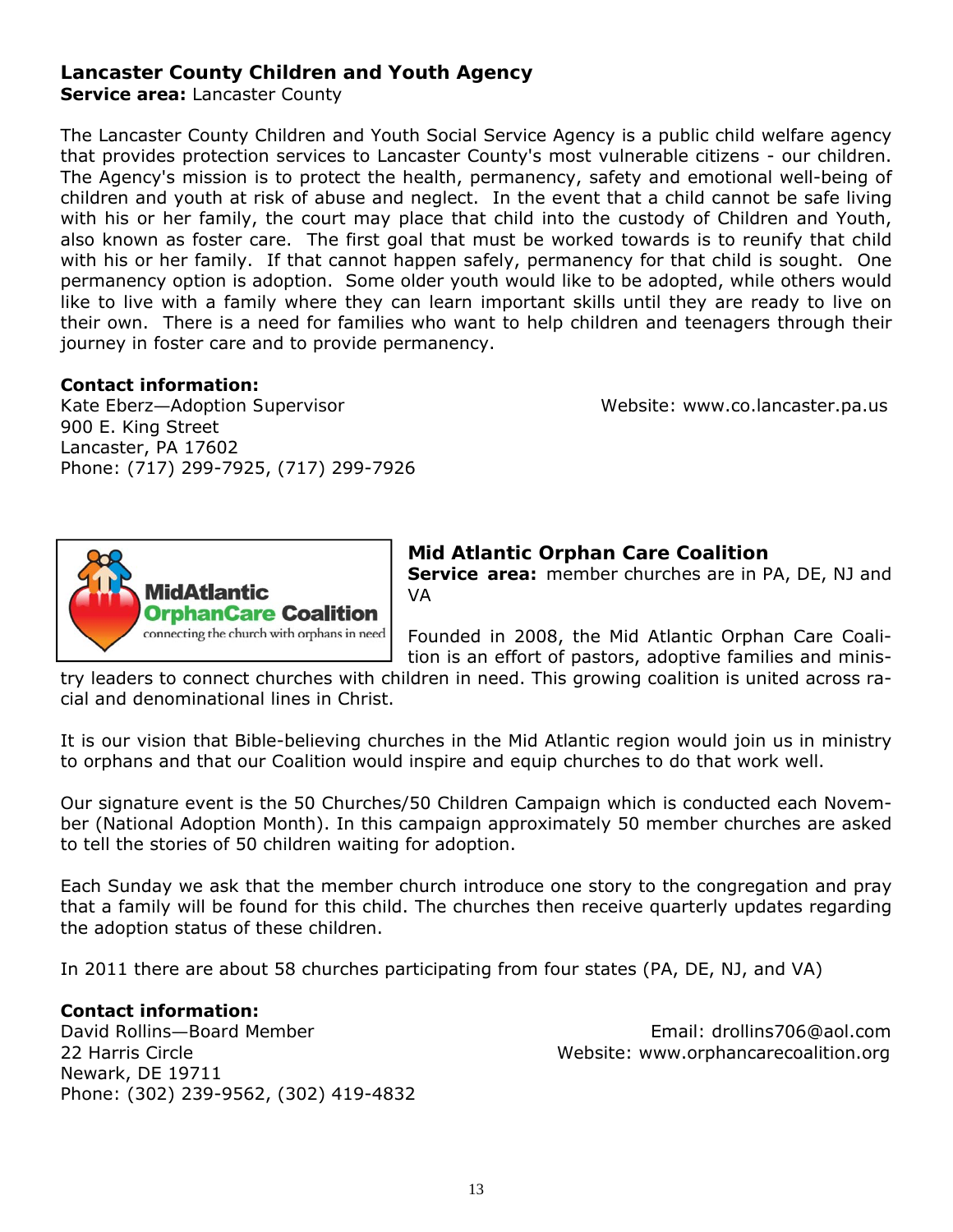

#### *Pennsylvania Family Institute*  **Service area:** State of Pennsylvania

The Pennsylvania Family Institute is absolutely committed to strengthening the family in Pennsylvania, as well as providing children the best opportunities and security which comes from a strong family. As a non-profit organization, we work to raise awareness of the importance of the family and strong moral principles in today's marketplace of ideas. We serve to offer the con-

stant reminder to leaders and policy makers in Pennsylvania to consider the family when decisions are made.

"Children are not casual guests in our home. They have been loaned to us temporarily for the purpose of loving them and instilling a foundation of values on which their future lives will be built." ~ Dr. James Dobson.

We aim to come alongside parents in building this foundation - from supporting parental choices in education through our Family Choice Scholarship Program to our City on the Hill Youth Leadership Conference for high school students held every July.

#### **Contact information:**

*Dan Bartkowiak—Community Impact Director* **Email: dbart@pafamily.org** 23 North Front Street Website: www.pafamily.org Harrisburg, PA 17101 Phone: (717) 545-0600; Fax: (717) 545-8107



## *The Salvation Army Children's Services*

**Service area:** southeast region of Pennsylvania and the Lehigh Valley region

Guided by faith in God and love for all people, The Salvation Army has served the physical and spiritual needs of humankind since 1865. Our Children's Services program provides a full scale of foster care and adoption services including one on one orientation, training, networking, adoption home studies, matching, placement and post adoption support services. There is little or no cost when you

foster or adopt with our program.

The Salvation Army has always seen people through intense difficulty while gently directing their healing with a strong spiritual component. This is why the foster care and adoption process lends itself so well to the Salvation Army's mission and character. Our mission is to provide each child with the best possible foster or adoptive placement. Although the Salvation Army is a large organization as a whole, the foster care and adoption program is small in size which allows us to know each family personally so we can meet their needs at a higher level and give each child the special attention they deserve.

## **Contact information:**

*Florence Rhue—Director* Email: florence\_rhue@use.salvationarmy.org 425 Allentown Drive Website: www.care4kids.net Allentown, PA 18109 Phone: (215) 256-6868, (610) 821-7706; Fax: (215) 256-6698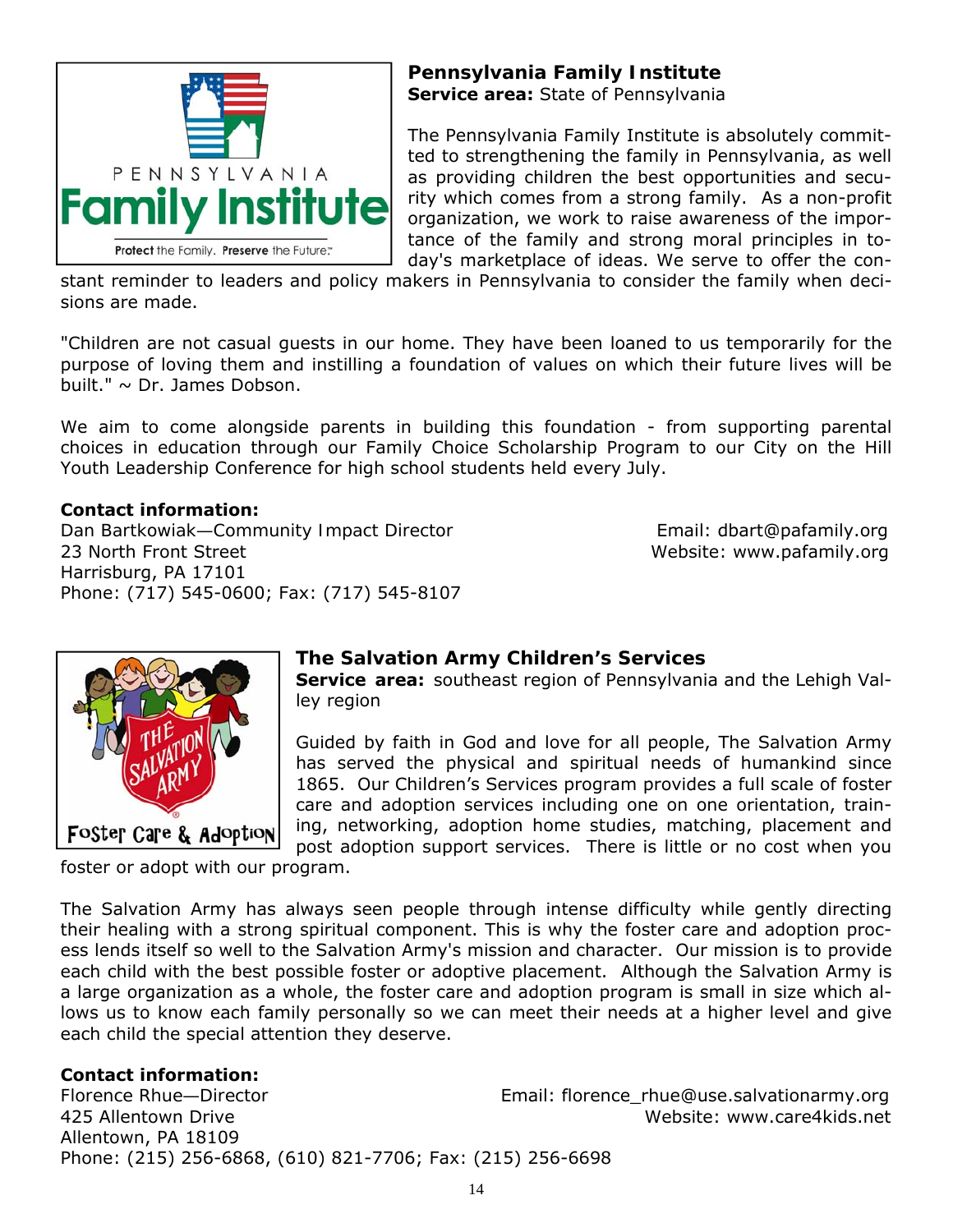

## *Together as Adoptive Parents, Inc.*

**Service area:** meetings held in Philadelphia and Montgomery county

The focus of our organization is post adoption/permanency support. We believe that the adoption, foster or kinship road should never be walked alone and that no family or child should have to figure out where to find help. We offer the following:

- Quarterly newsletter
- Helpline at 215.256.0669
- Statewide post adoption website at www.taplink.org
- Monthly parenting education meetings
- Social events
- Adult and youth trainings and conferences
- Lending Library and information and referral services
- Subsidy and the adoption tax credit information and trainings.

## **Contact information:**

*Phyllis Stevens—Executive Director* Email: taplink@comcast.net A Moyer Road Note and Website: www.taplink.org Harleysville, PA 19438 Phone: (215) 256-0669, (215) 460-2106; Fax: (215) 513-2921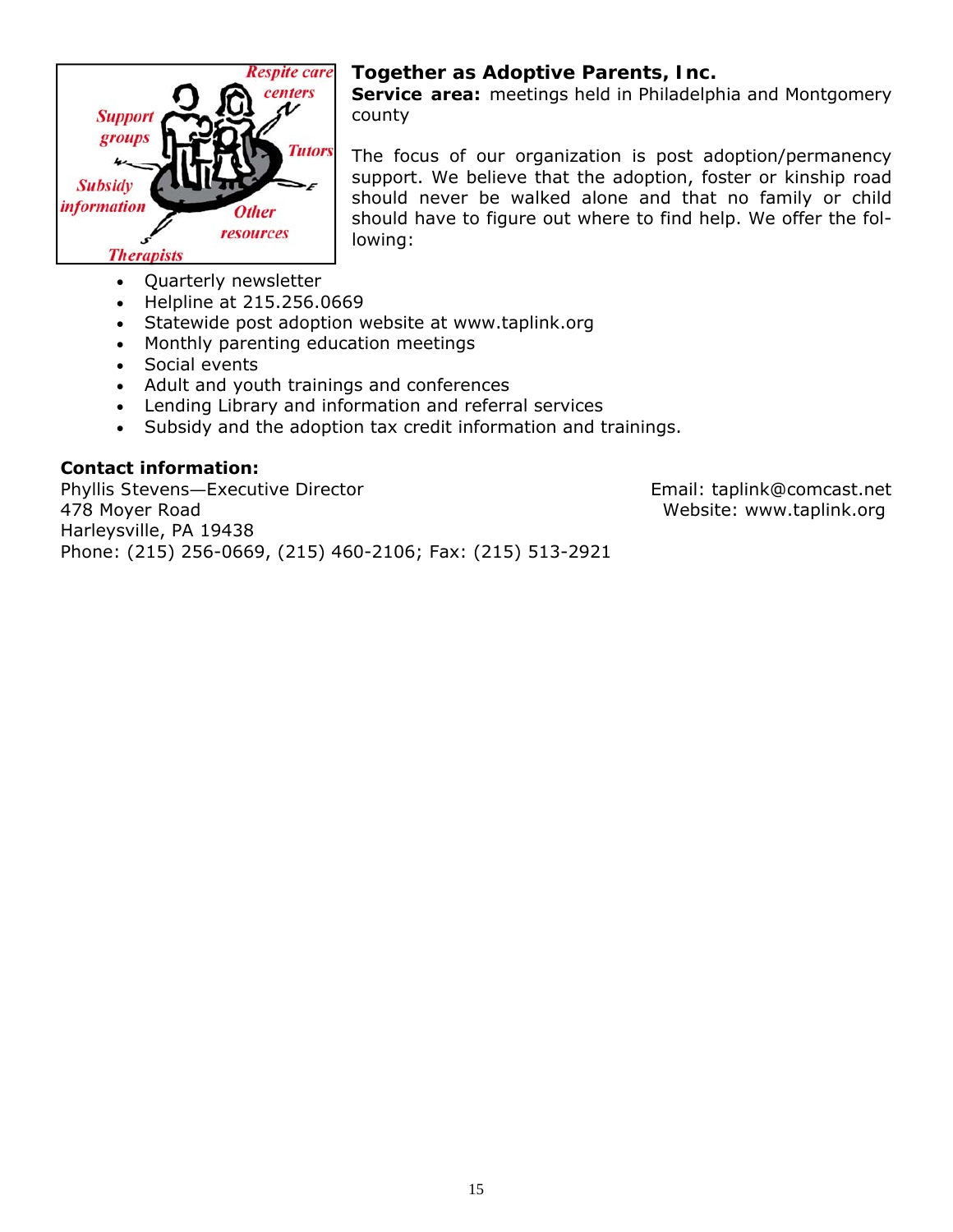- -Information Session—Saturday, Nov 12, 9:30am, Media
- -Information Session—Saturday, Nov 12, 1:00pm, Center City
- -Information Session—Wednesday, Nov 16, 6:45pm, Southampton
- -Information Session—Tuesday, Nov 22, 10:00am, Center City
- -Information Session—Monday, Nov 28, 6:45pm, Media
- -Information Session—Wednesday, Nov 30, 6:45pm, Center City

#### **Bethany Christian Services**

-Foster Care Informational Meeting—Tuesday, Nov 8, 6:00-8:00pm

- -Safe Families Informational Meeting—Tuesday, Nov 8, 9:30-11:00am
- -Foster Care Informational Meeting—Thursday, Nov 10, 10:00am-12:00pm
- -Adoption Informational Meeting—Tuesday, Nov 15, 7:00-9:00pm
- -Adoption Informational Meeting—Wednesday, Nov 16, 7:00-9:00pm, Allentown Public Library
- -Adoption Informational Meeting—Wednesday, Nov 30, 6:00-8:00pm, Hope Center
- *\*Registration is required. Please call 800-215-0702. Childcare not provided.*

#### **COBYS**

- -Orientation—Tuesday, Nov 1
- -Reading Orientation—Tuesday, Nov 8, Wyomissing Church of the Brethren

#### **Mid Atlantic Orphan Care Coalition**

-50 Churches/50 Children Campaign—month of November

#### **Pennsylvania Family Institute**

 -*Friends of the Family* Fundraising Dinner—Friday, Nov 4, Lancaster, PA; www.pafamily.org/lancbanquet.php

#### **The Salvation Army**

 -Orphan Sunday Adoption Ministry Fair—Sunday, Nov 6, 8:30am-12:30pm, Calvary Fellowship Church

-Care N Share—Monday, Nov 14, 6:00-8:00pm, Henning's Market

*\*To register, please call or email at least 3 days in advance to: Megan Grim @ 610-821- 7706 or megan.grim@use.salvationarmy.org.* 

#### **Together as Adoptive Parents**

 -Adoption/Permanency Conference—Saturday, Nov 12, 8:30am-4:30pm, Deliverance Evangelistic Church (5 hour Training Certificate and CEU's available)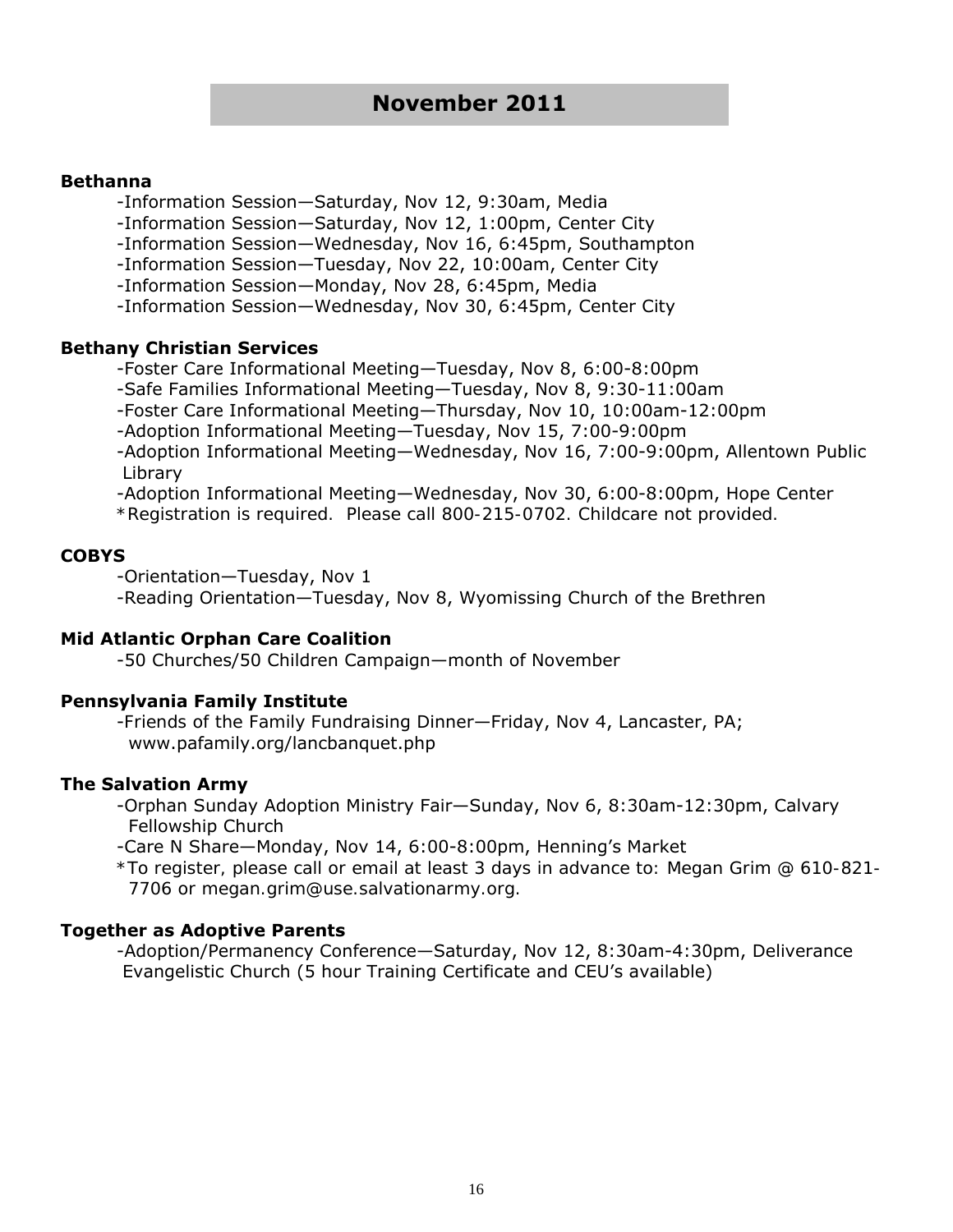-Information Session—Thursday, Dec 8, 6:30pm, Lancaster

-Information Session—Saturday, Dec 10, 12:30pm Center City

-Information Session—Thursday, Dec 15, 6:45pm, Southampton

-Information Session—Monday, Dec 19, 2:00pm, Media

-Information Session—Tuesday, Dec 20, 6:45pm, Center City

#### **Bethany Christian Services**

-Foster Care Informational Meeting—Tuesday, Dec 6, 10:00am-12:00pm

-Adoption Informational Meeting—Tuesday, Dec 6, 7:00-9:00pm

-Safe Families Informational Meeting—Friday, Dec 9, 1:30-3:00pm

-Adoption Informational Meeting—Wednesday, Dec 28, 6:00-8:00pm, Hope Center

*\*Registration is required. Please call 800-215-0702. Childcare not provided.*

#### **COBYS**

-Orientation—Tuesday, Dec 6

-Reading Orientation—Tuesday, Dec 13, Wyomissing Church of the Brethren

#### **Mid Atlantic Orphan Care Coalition**

-Monthly Board of Directors meeting

#### **Together as Adoptive Parents**

-Christmas Party—Monday, Dec 12, Langhorne United Methodist Church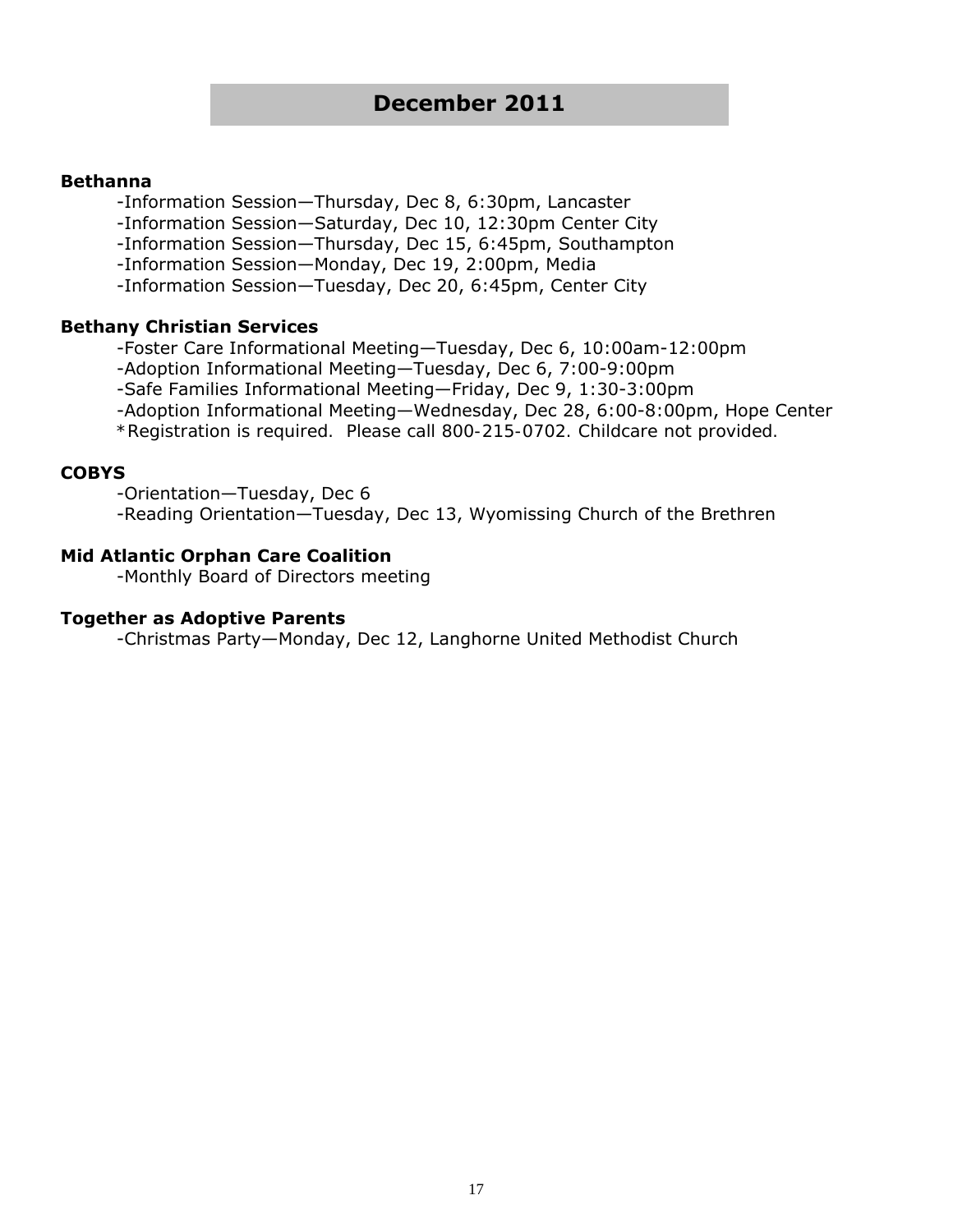-Information Session—Saturday, Jan 7, 10:00am, Southampton

-Information Session—Tuesday, Jan 10, 6:45pm, Center City

-Information Session—Thursday, Jan 12, 6:30pm, Lancaster

-Information Session—Wednesday, Jan 18, 12:00pm, Center City

-Information Session—Saturday, Jan 21, 10:00am, Media

-Information Session—Saturday, Jan 28, 10:00am, Center City

-Information Session—Monday, Jan 30, 1:00pm, Media

#### **Bethany Christian Services**

-Foster Care Informational Meeting—Tuesday, Jan 10, 10:00am-12:00pm

-Foster Care Informational Meeting—Tuesday, Jan 10, 6:00-8:00pm

-Adoption Informational Meeting—Tuesday, Jan 17, 7:00-9:00pm

-Adoption Informational Meeting—Wednesday, Jan 25, 6:00-8:00pm, Hope Center

*\*Registration is required. Please call 800-215-0702. Childcare not provided.*

#### **COBYS**

-Orientation—Tuesday, Jan 3

-Reading Orientation—Tuesday, Jan 10, Wyomissing Church of the Brethren

#### **Mid Atlantic Orphan Care Coalition**

-Monthly Board of Directors meeting

#### **The Salvation Army**

-Foster Care & Adoption Orientation—Saturday, Jan 21, 9:00am-1:00pm

-Caring for the Abused Child—Saturday, Jan 28, 9:00am-1:00pm

*\*To register, please call or email at least 3 days in advance to: Megan Grim @ 610-821- 7706 or megan.grim@use.salvationarmy.org.*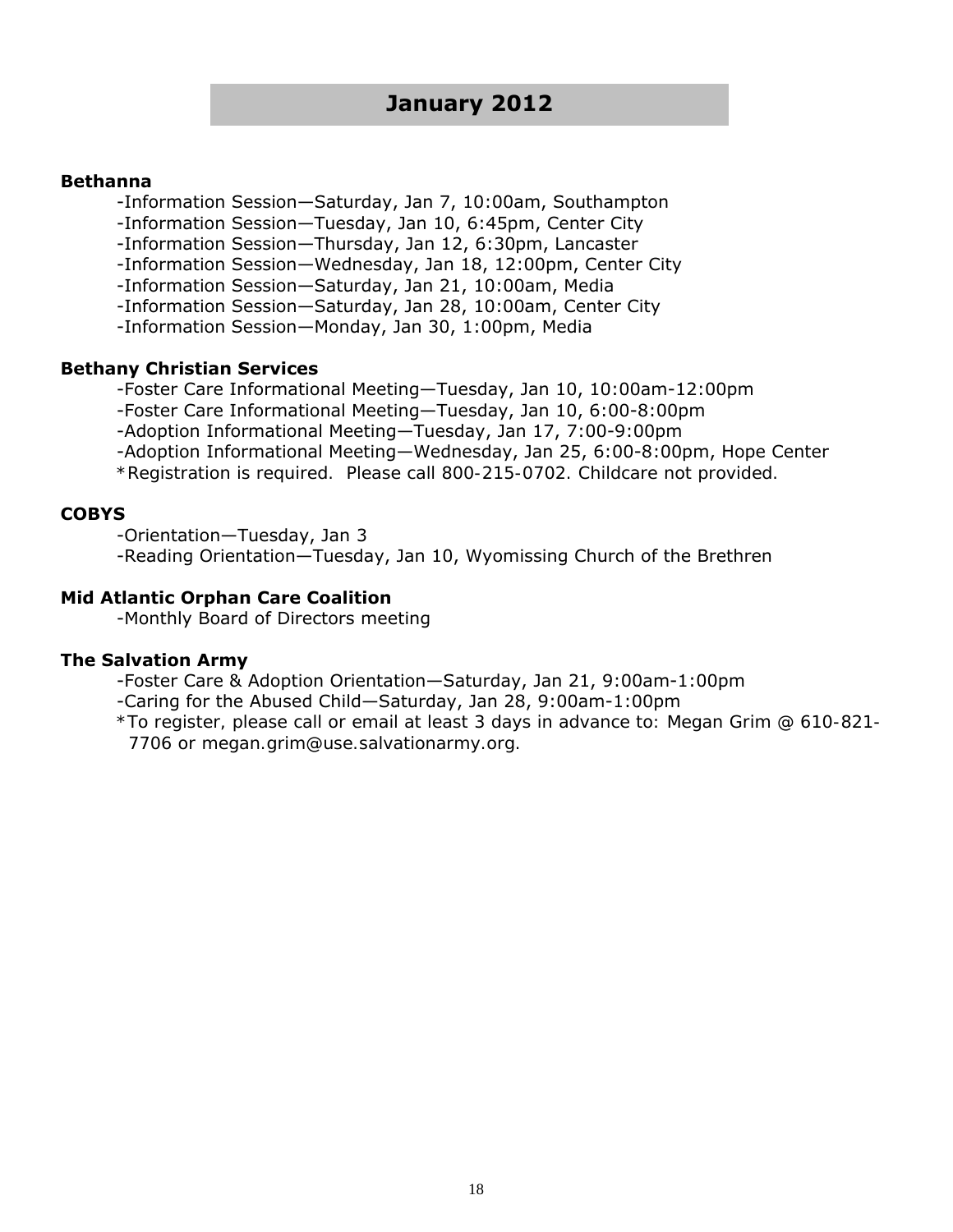-Information Session—Thursday, Feb 9, 6:45pm, Southampton

-Information Session—Friday, Feb 10, 10:00am, Center City

-Information Session—Saturday, Feb 18, 10:00am, Center City

-Information Session—Tuesday, Feb 21, 6:45pm, Media

-Information Session—Wednesday, Feb 29, 6:45pm, Center City

#### **Bethany Christian Services**

-Foster Care Informational Meeting—Tuesday, Feb 7, 10:00am-12:00pm

-Foster Care Informational Meeting—Thursday, Feb 16, 6:00-8:00pm

-Adoption Informational Meeting—Tuesday, Feb 21, 7:00-9:00pm

-Adoption Informational Meeting—Wednesday, Feb 29, 6:00-8:00pm, Hope Center

*\*Registration is required. Please call 800-215-0702. Childcare not provided.*

#### **COBYS**

-Orientation—Monday, Feb 6

-Reading Orientation—Tuesday, Feb 14, Wyomissing Church of the Brethren

#### **Mid Atlantic Orphan Care Coalition**

-Monthly Board of Directors meeting

#### **The Salvation Army**

-Building Healthy Attachments—Saturday, Feb 4, 9:00am-1:00pm

-Permanency Issues—Saturday, Feb 11, 9:00am-1:00pm

*\*To register, please call or email at least 3 days in advance to: Megan Grim @ 610-821- 7706 or megan.grim@use.salvationarmy.org.*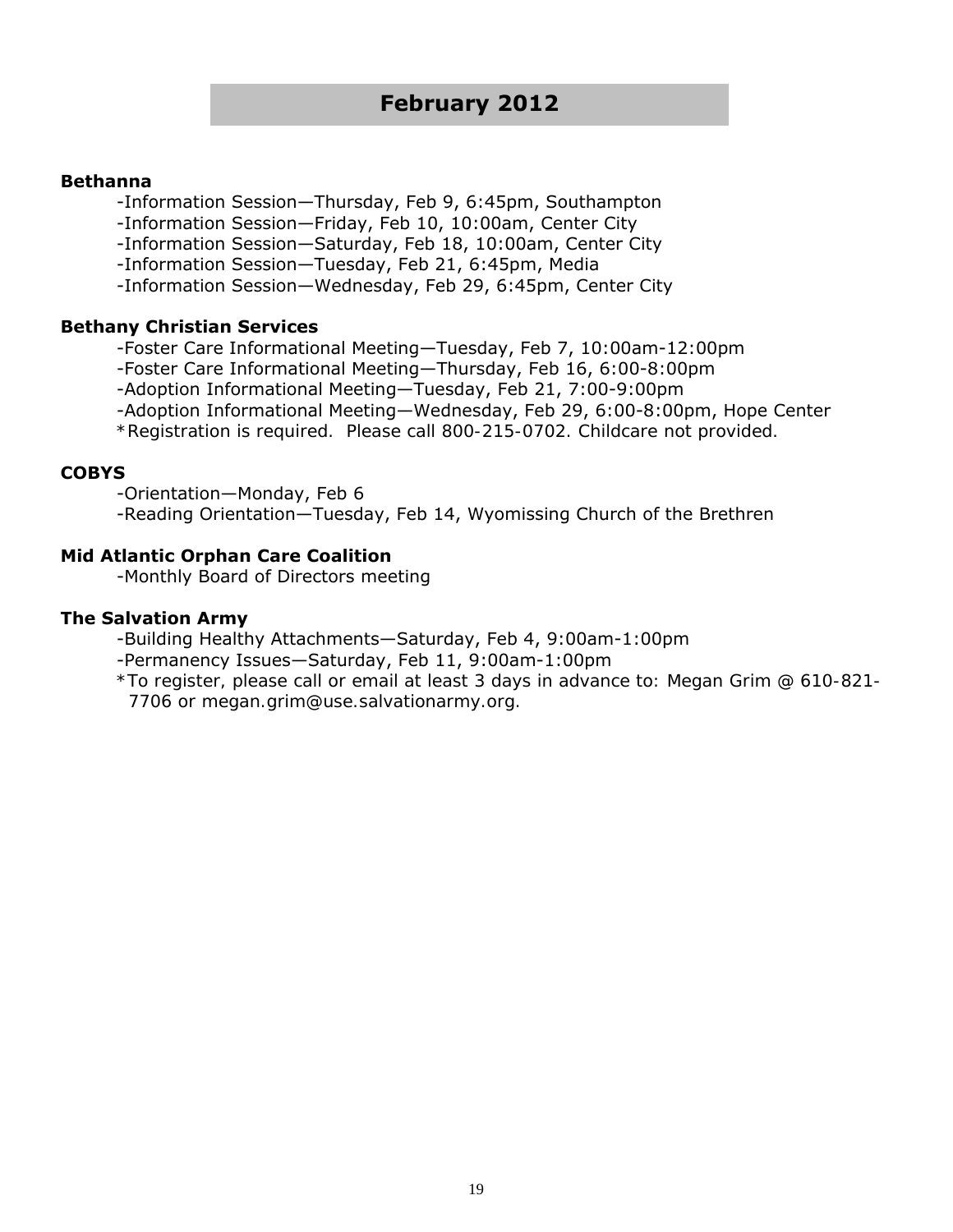# **The Adoption Process**

#### **Step 1: LEARN about Adoption**

You can look for books and magazines about adoption at bookstores, libraries and for information on the internet. Attend an adoptive parents' support group or adoption conferences. Visit adoption agencies' websites, obtain further information from brochures or attend orientation sessions. Learn about the types of adoption, including how to adopt a waiting child through agencies in your state.

#### **Step 2: SELECT an Agency**

You must work with an agency licensed in the state where you reside. Contact several agencies to ask about the type of children they place, their fee structure, how they assess and prepare families, and how long it will take. Get references: speak with other parents who have used the agency you are investigating. Check whether the agency is licensed by your state to provide adoption services. You do not need an attorney at this point, but you may want to ask which legal services will be provided by your agency and which services you may be responsible for on your own.

#### **Step 3: COMPLETE a Homestudy**

A homestudy is a series of meetings between you and an agency social worker. Think of it as an ongoing conversation which is part of the approval process for adoption and also serves to prepare you for parenting. The social worker who prepares your homestudy will need certain documents such as birth certificates, marriage license, child abuse clearances and personal references before finalizing his or her report. At least one meeting will be at your home. All individuals who live in your home will need to be in attendance. The social worker is not there to do a "white glove" test of your home, but is there to ensure that you and your family are prepared to have a child or youth in your home and you are ready to parent. Your social worker can also answer questions for you and point you in the direction of further resources to support you as you move along on your journey.

#### **Step 4: SEARCH for a Child**

You begin the search for a child, teenager or sibling group when your homestudy is complete and approved. Your agency will have children in its care or your worker will search by networking with other child placing agencies. You can also be active in the search. Explore other exchanges' or agencies' photo listings of children.

#### **Step 5: EXCHANGE Information with the Child's Agency**

Each time you locate a child who seems like the right match for your family, your worker and the child's worker will exchange information. Your homestudy is sent. If the child's worker is interested in your family, you may then receive the child's profile. This step of the process may take some time and requires both patience and persistence.

#### **Step 6: LEARN that You Have Been Selected for a Child**

You and several other families may be considered at the same time. The child's worker makes the final decision on which family can best meet the child's needs. When you are selected, more confidential information is shared, so that you can be sure this is the child for you. If the child's parental rights are not legally terminated, it will be done at this time.

<sup>&</sup>lt;sup>1</sup> All information adapted from http://www.adopt.org/assembled/overview\_howto.html.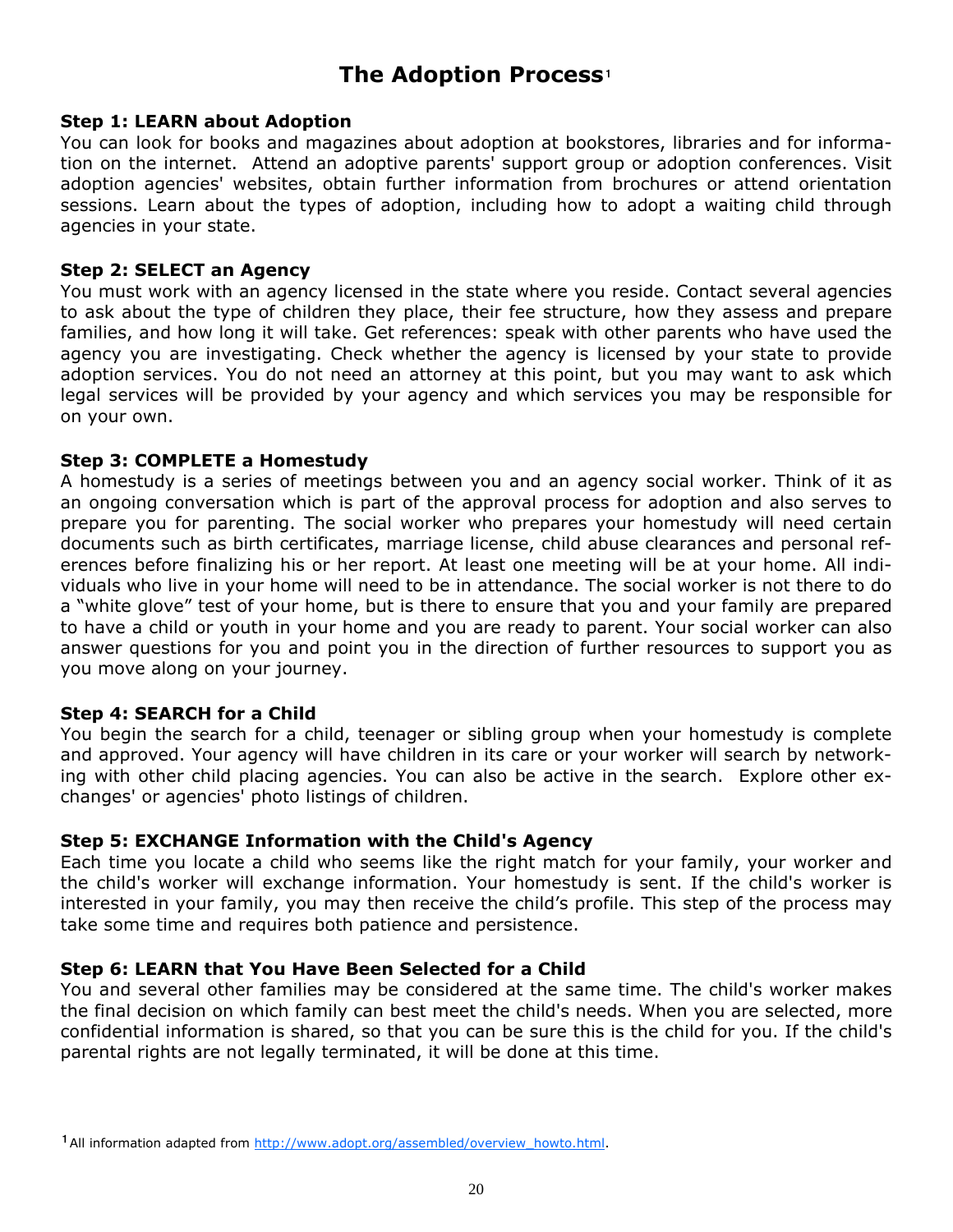#### **Step 7: MEET and VISIT with the child**

The first meeting with the child is followed by several visits over a few weeks or months. If the child lives in another state, the child's agency will work with you to arrange for at least one or two visits. Paperwork, such as the Interstate Compact or adoption assistance agreement is completed. You are getting ready to add a new child to your family.

#### **Step 8: RECEIVE a Placement**

The placement date is when the child comes to live in your home. Your agency will visit and work with you for several months in post placement supervision. During this time you file a legal intent to adopt petition.

#### **Step 9: FINALIZE Your Adoption**

Your child or teenager becomes a legal part of your family when you attend a court session where a judge finalizes your adoption. You will receive an amended birth certificate that names you as parents and a certificate of adoption.

#### **Step 10: LIVE AS AN ADOPTIVE FAMILY**

Adoption doesn't end after finalization. You will continue to learn about adoptive parenting. Talk with your child and others about adoption, find support and services for your child's needs, and connect with other adoptive parents. And, when you are ready, consider adopting again.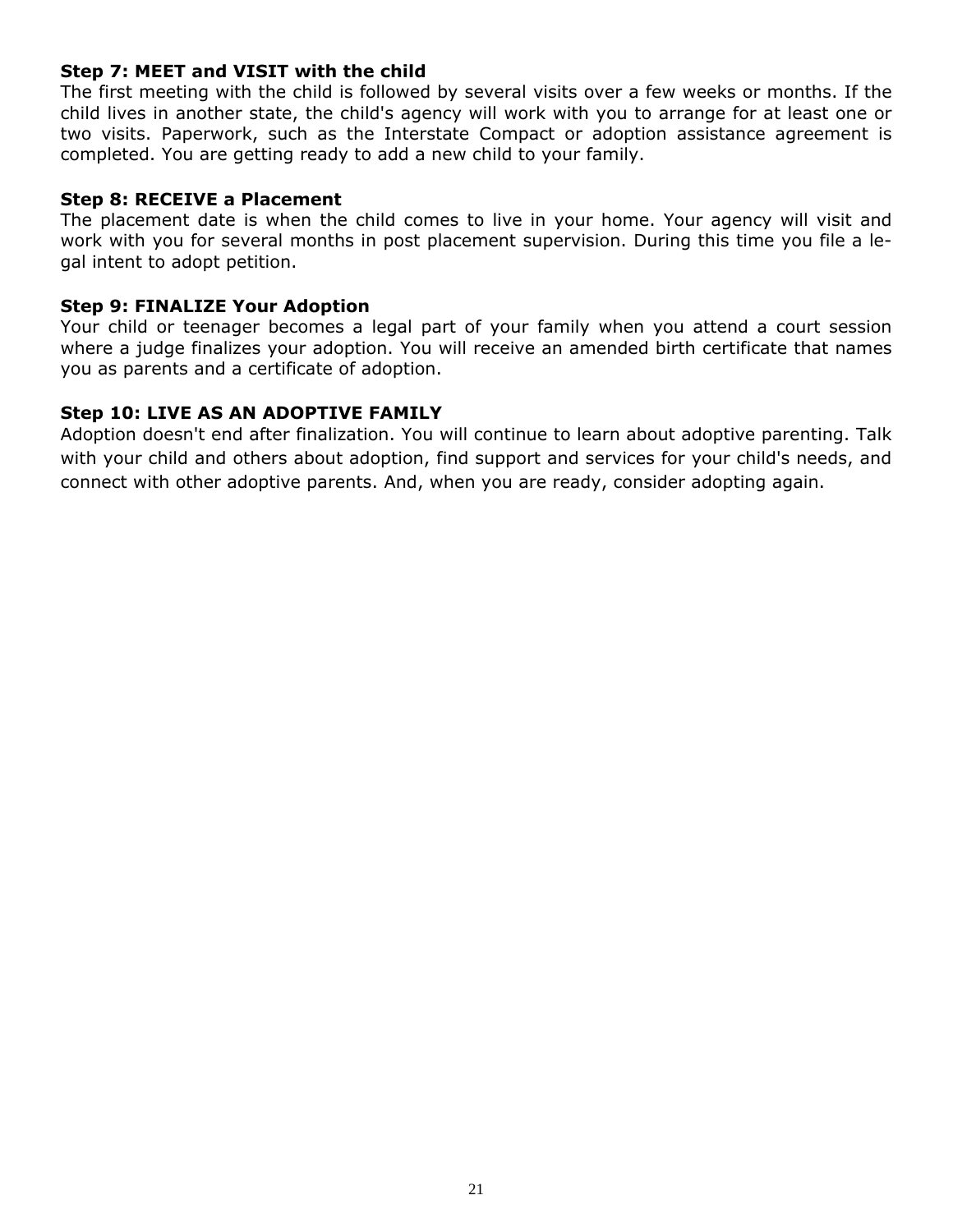# **Frequently Asked Questions about Adoption**

## **1. Who are the children waiting for adoption?**

<sup>1</sup> More than 107,000<sup>3</sup> children wait for permanent homes in the United States. Most are schoolaged or older. Many have emotional, physical, or learning disabilities. There are brothers and sisters who need to stay together. More than half of the children come from minority cultures.

Caucasian children under five years old often have severe medical disabilities or have older brothers and sisters. African American children, Latino children, and children of mixed heritage cover a wider age range. The majority are boys.

Most children waiting for adoption live in foster or group homes because their parents were unable to care for them. Often, personal and family problems made it impossible for the parents to maintain a home for their children. Some of these children have been abused, neglected or abandoned.

## **2. Can I ask for more information about the child I want to adopt?**

Most children's agencies can provide more information about a child than they are able to include on a flyer, newspaper article, or website description. However, some of the child's information is considered confidential, and workers may want to share it only with those families they are seriously considering as adoptive parents.

Once you have been selected for a particular child, adoption agencies are required to share with you any information that they have about the child, with the exception of identifying information about the birth family. Unfortunately, they may not always have a great deal of information, especially if a child has lived in several foster homes. It is important to ask for whatever is available, including medical reports, results of psychological or educational testing, and information about early development.

## **3. Can the biological parents come back to take a child?**

In order for a child to be adopted, the birth parents have to relinquish legal parental rights. With most agency adoptions, a child is already legally free for adoption before a placement occurs. While cases where a parent changes his/her mind (usually before an adoption is finalized) are highly publicized, they occur infrequently. Once the adoption has been finalized, the biological parents have no legal tie to the child.

## **4. Can I adopt a child in a different state?**

Yes. The Adoption and Safe Families Act (ASFA), passed in 1998, requires state agencies to speed up a child's move from foster care to adoption by establishing time frames for permanency planning and guidelines for when a child must be legally freed for adoption. The law also removes geographic barriers to adoption by requiring that states not delay or deny a placement if an approved family is available outside the state.

*\*see Interstate Compact for the Placement of Children on page 26.* 

All information adapted from http://www.adopt.org/assembled/FAQ.html.

http://www.acf.hhs.gov/programs/cb/stats\_research/afcars/tar/report18.htm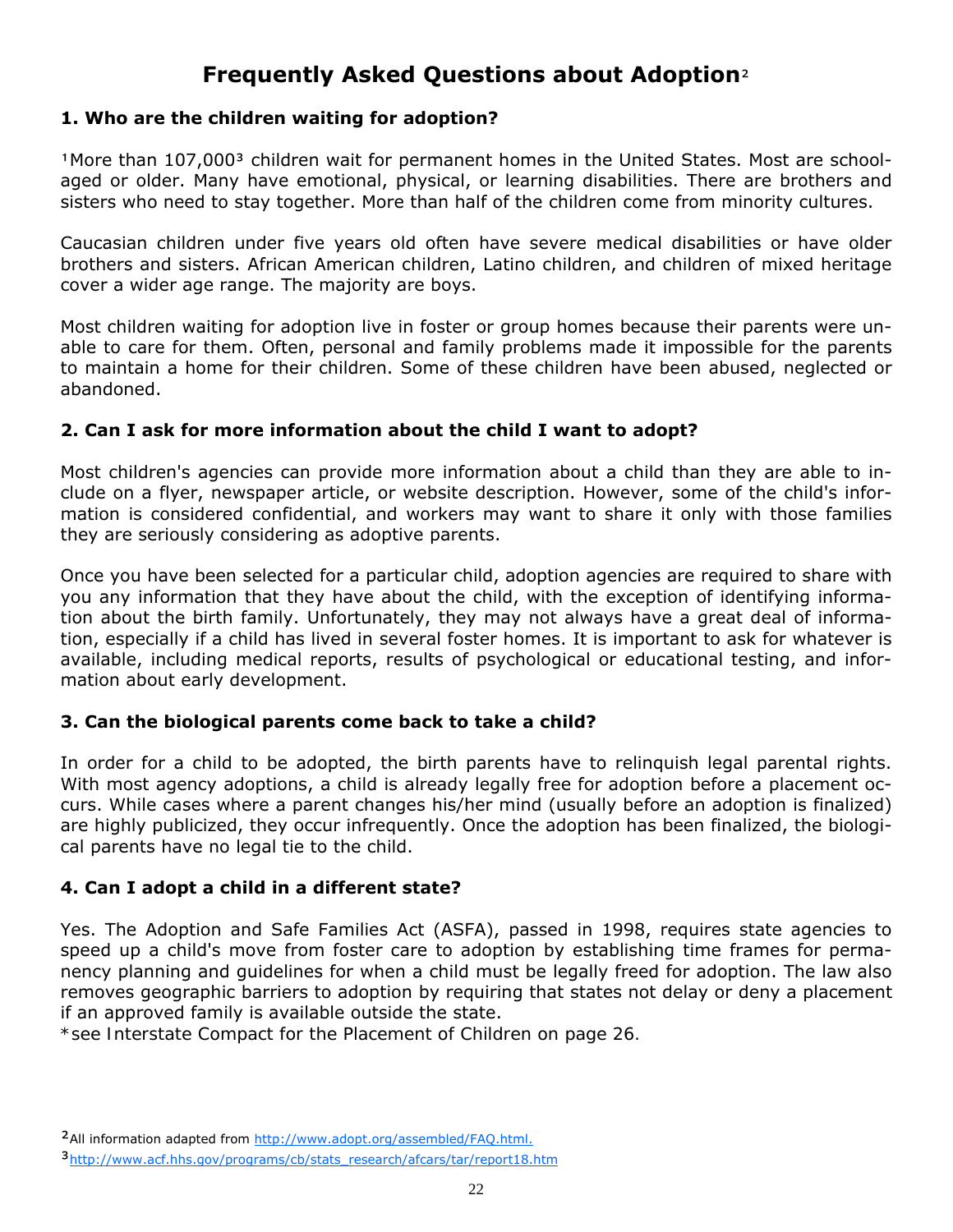## **5. Can I adopt a child of another race?**

Yes. In October, 1995, the Multi-Ethnic Placement Act (MEPA) became effective. This act and subsequent revisions bar any agency from discriminating because of race when considering adoption opportunities for children, if the agency receives federal funding. Another law affecting transracial adoption is the Indian Child Welfare Act (ICWA), which establishes provisions for the placement of Native American children.

## **6. How long will it take to adopt?**

There are two stages in the adoption process: pre-placement and post-placement. Placement is when the child enters your home, pre-placement describes the time before and post-placement the time after. There is a pre-placement waiting period for all adoptions. The time frame, like the cost, varies with the type of child being adopted. With a completed homestudy in hand, the process to adopt a child with special needs can often proceed quickly and be completed within a few months. The wait is typically between two and seven years for a healthy infant.

After placement, your agency will have to supervise your family for a legally-mandated length of time before finalization can occur. Typically this post-placement time period will be no less than six months from the time of placement.

## **7. What is a homestudy?**

A homestudy is a series of meetings with a social worker to provide more in-depth information about adoption and help prepare an applicant for parenting an adopted child. The homestudy process varies from agency to agency. Some conduct individual and joint interviews with both members of a couple; others conduct group homestudies with several families at one time. Most ask applicants to provide written information about themselves and their life experiences.

Agencies also require certain documents: a marriage license, birth certificate, medical report, criminal check and child abuse clearance. Personal character references are often required. The homestudy includes at least one visit to your home by an agency worker. The time it takes to complete the homestudy will vary from one agency to another, but families who are interested in children with special needs are usually given prompt attention.

## **8. How does foster care differ from adoption?**

Foster care is meant to be temporary shelter for a child; generally the plan is for the child to return to the parents when they are able to provide care. If that fails, the parental rights are terminated.

Foster parents may be able to adopt the child in their care if the child becomes available, through a foster-adopt program with their agency. In fact, most adoptions in the United States are by children's foster parents. Beginning as a foster parent is also one way that you may be able to adopt a healthy infant or toddler. But you are not required to be a foster parent in order to adopt.

While some agencies approve a family simultaneously for both foster care and adoption, a foster care homestudy and an adoption homestudy are not always interchangeable. If you are thinking about foster-adoption, it is important to inquire how an agency handles this.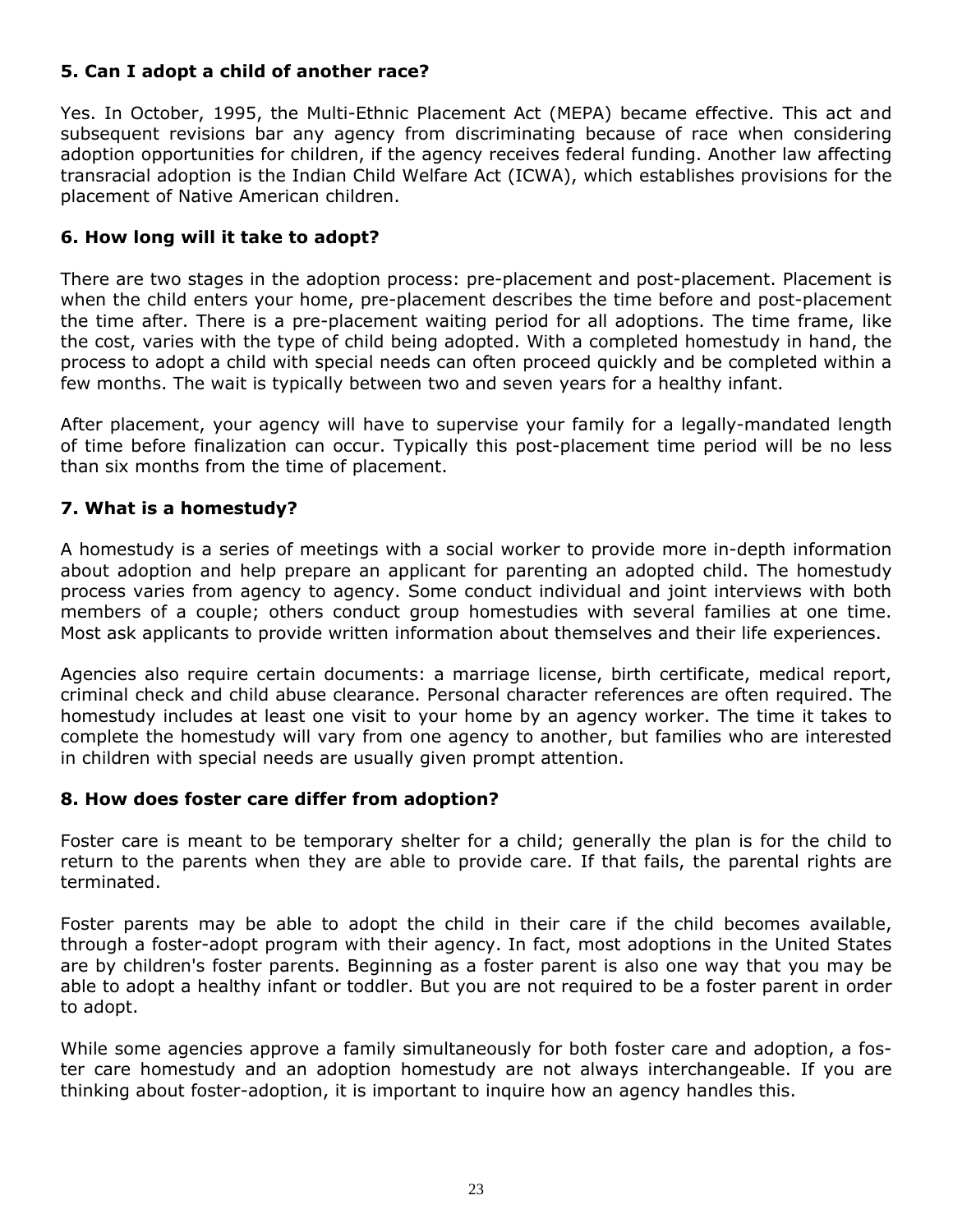## **9. How can I begin the adoption process?**

- Call several agencies in your state and ask them to give you information about their programs.
- Select an adoption agency to provide you with a homestudy.
- Connect with a parent support group in your area.
- Visit libraries and read books and magazines on adoption.
- In addition to the adoption agency you will be working with, you may contact other adoption resources to learn about waiting children.

## **10. What will it cost to adopt?**

It is not costly to adopt a child with special needs. Often the agency has a sliding fee scale, and frequently there is little or no cost. Following the adoption, the children may receive subsidies to cover the medical and other necessary expenses, although the family is still likely to incur other costs, over the years, as they raise their child.

Costs of adopting a healthy infant of any race through a private agency or attorney in the United States range from several hundred dollars to \$30,000 or more. Inter-country adoptions are costly, as well. Families pay between \$10,000 and \$20,000 in fees, which may not include travel and living expenses while in the foreign country.

## **11. Is there financial assistance to help me adopt?**

Under both state and federal assistance programs, adoptive parents of children with special needs are eligible for a one-time payment of non-recurring adoption expenses. Such expenses include reasonable and necessary adoption fees, court costs, attorney fees, and other expenses.

A growing number of companies and government agencies are offering adoption benefits, which can include a financial reimbursement for legal expenses, agency fees, medical expenses, post adoption counseling, and other expenses, as well as paid or unpaid leave time and help finding resources and referrals. Check with your employer to find out your company's policies.

Loans and travel assistance may also be available through banks or travel agencies. For more information on loans and grants, you may want to contact the North American Council on Adoptable Children (NACAC) at 800-470-6665 or www.nacac.org or contact the National Adoption Foundation, or www.nafadopt.org.

## **12. Is there a tax credit for people who adopt?**

On March 23, 2010, Public Law 111-148, the Patient Protection and Affordable Care Act, was signed into law by President Obama. In signing the legislation, the adoption tax credit was preserved for another year and increased to \$13,170. The increase is retroactive, meaning that any adoption occurring after January 1, 2010 is eligible for this higher credit. The credit is now refundable meaning that even families that owe zero taxes can receive the full tax credit in the form of a tax refund to help with their adoption-related expenses. Adoption-related expenses are defined as "reasonable and necessary adoption fees, court costs, attorney fees, and other expenses which directly relate to, and the principle purpose of which is for, the legal adoption of an eligible child by the taxpayer." Examples of these expenses include fees paid to an adoption agency, legal fees, travel-related expenses, all official costs and any other reasonable cost associated with adopting the identified child.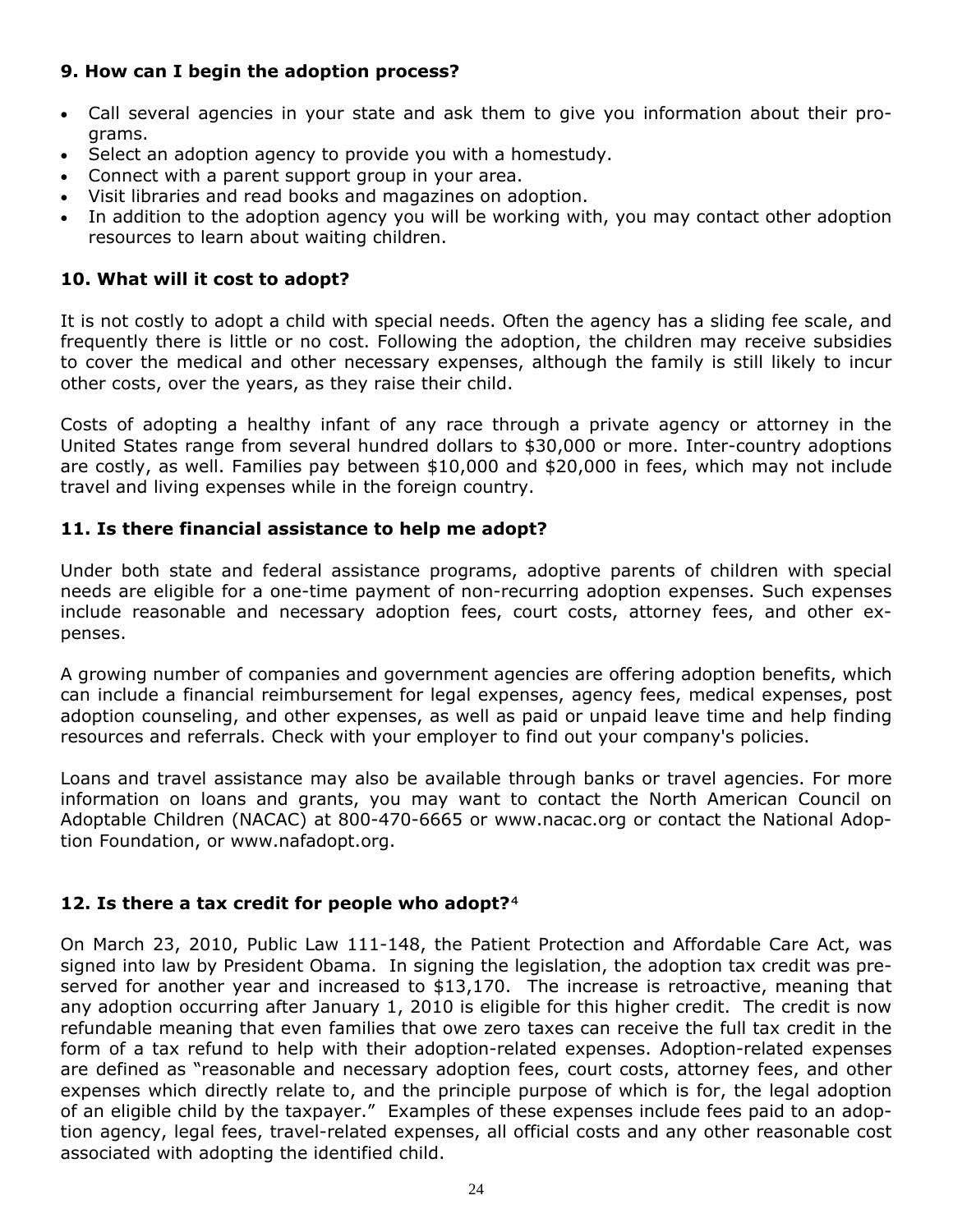To apply for the credit, married couples must file a joint return and the maximum credit limits are the same for both married couples and single adoptive parents. To take the adoption credit, the taxpayer must complete Form 8839, entitled "Qualified Adoption Expenses," which is used to itemize qualifying adoption-related expenses. Form 8839 is then attached to either the Form 1040 of Form 1040A, whichever is applicable. Adoptive parents should make sure to keep all applicable records, receipts, journals and invoices from their adoption journey and retain this information for at least three years after the credit has been used in full. While all families may not be able to recoup the entire \$13,170, a personal accountant or adoption agency representative can help the family estimate how much they should be able to receive within the allowable time period.

## **13. Can I receive financial assistance after adoption?**

Most children registered with agencies as having special needs have already been classified as eligible for financial assistance, also called subsidies. Sources of assistance may be federal or state funds. It is important to discuss subsidies with your social worker and local department of social services and to have a written adoption assistance agreement prior to adoption. Many children also receive medical assistance in the form of a Medicaid card. A child's eligibility for adoption assistance is based on the child's need and not that of the adopting parents.

#### **14. What services are available before adoption?**

During the preparation for adoption, as you complete your homestudy, an agency social worker counsels you and provides information and support. Sometimes social workers will refer families to special interest groups for a particular child's needs. They may also provide information on adoptive parent support groups, a valuable resource. These may be general or specific to a certain type of child or family, for example the Committee for Single Adoptive Parents or the Latin American Parents Association. Some groups have newsletters and other written materials.

Family preparation classes are offered by some agencies and required by others.

## **15. What services are available after adoption?**

After placement, many agencies offer post-adoption services to you. These can include support groups, individual and family counseling, workshops on specific topics of parenting, or ongoing contact with your social worker. If a child was receiving therapy or special schooling before the adoption, it will usually be continued. An employee assistance program at your workplace may also offer referrals for needed services.

*\*see pages 10-15 and 31 for other support ministries and materials.*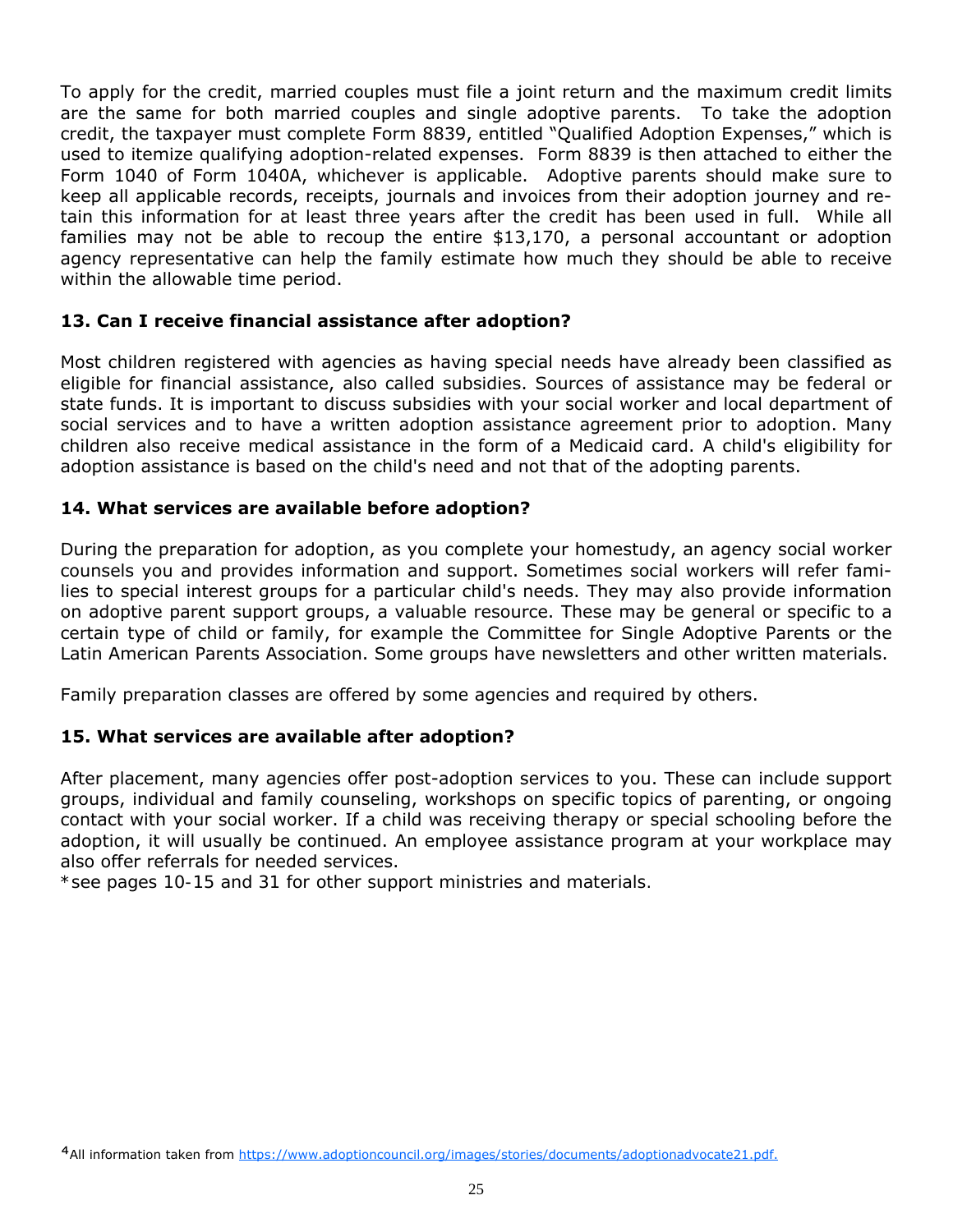# **Interstate Compact for the Placement of Children**

If a child is born in one state, commonly known as the "sending state" and the adoptive family lives in another state, called the "receiving state", the adoption placement must be approved by the ICPC, the Interstate Compact for the Placement of Children. All states are members of the ICPC. For the purposes of an adoption it is illegal to move a child across state lines without meeting the requirements of the ICPC.

The documentation submitted to the ICPC for approval includes the adoptive parent's home study, the child's birth information and other health information, biological information on the birth parents, and relinquishment or termination documentation from the birth parents. Documentation for the child and the adopting parents will be forwarded to the ICPC office in the sending state which will forward the documents to the ICPC office in the receiving state. The ICPC offices review the documentations to verify that their state laws have been complied with.

Once approval has been made, the child can be placed with the adopting family who are from another state. It is not required, but recommended to hire an adoption professional such as an adoption attorney or agency to assist with the ICPC procedures.

#### **New Jersey:**

New Jersey Department of Children and Families www.nj.gov/njfosteradopt/

#### **Delaware:**

Delaware Department of Services for Children, Youth and Their Families http://kids.delaware.gov/

<sup>5</sup> All information adapted from http://www.abcadoptions.com/icpc.htm.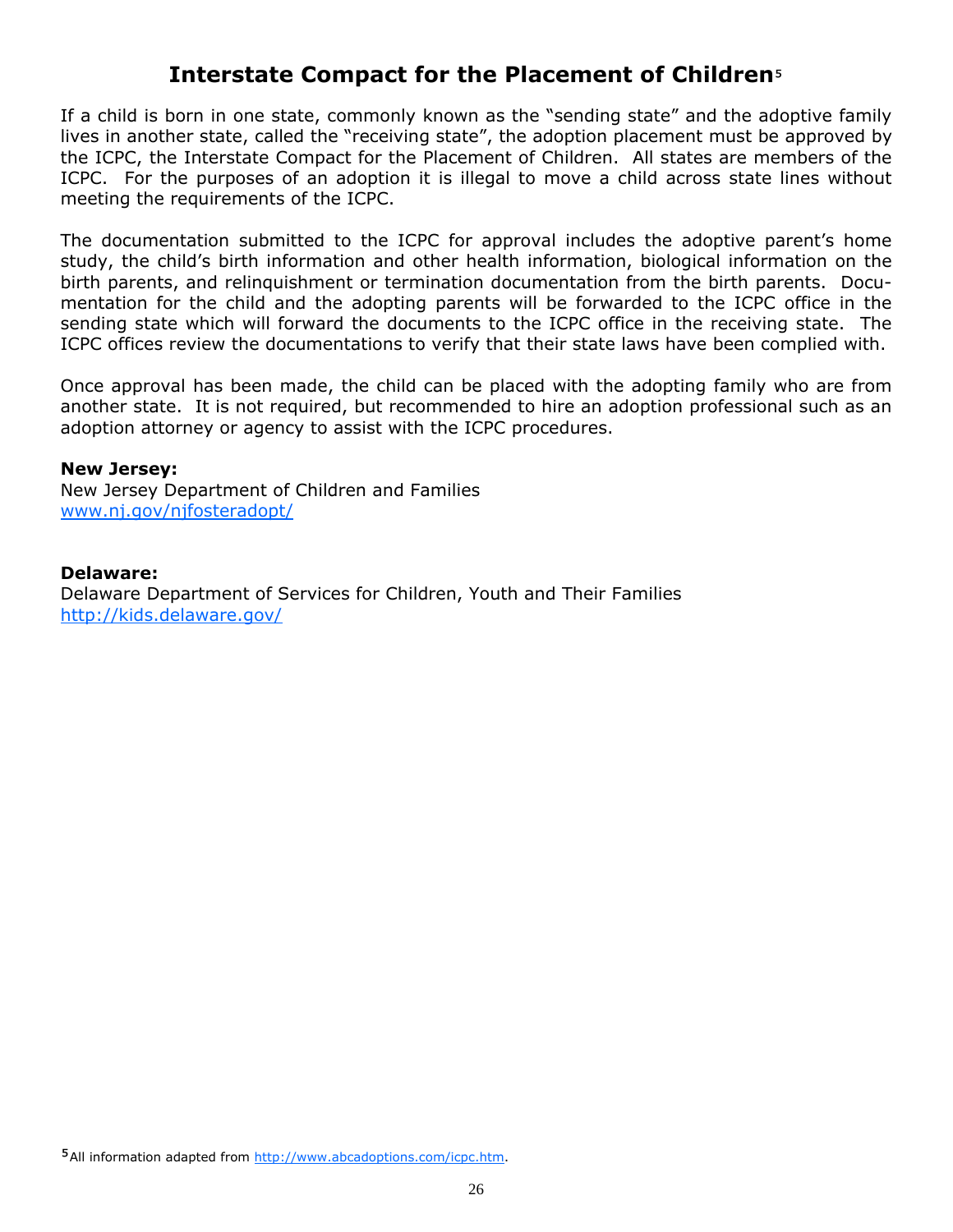# **Ten Questions for Parents Preparing to Adopt or Foster<sup>7</sup>**

We believe it is critically important that parents who are preparing to adopt or foster a child must be honest and realistic about the journey and the challenges that lie ahead. Just as Jesus in Luke 14 challenged those who would follow him to "count the cost," so too parents who respond to God's call to adopt or foster must be willing to count the cost of the adoption journey and prepare to "lay down their lives" to love their child and help him or her become all that God intends.

The following questions are designed to help parents (and parents-to-be) begin to honestly assess the journey ahead…and what it will require. We encourage you to thoughtfully and prayerfully consider these questions. They are not meant to scare you or in any way discourage you from continuing on this amazing path. Instead, our desire is simply that these questions will point you toward the hope and help that you need to form a strong and lasting connection with your child as you faithfully follow God's call in your life.

1. Are you willing to acknowledge and fully embrace your child's history, including that which you know and that which you will likely never know?

2. Are you willing to accept that your child has been affected by his/her history, possibly in profound ways, and as a result that you will need to parent your child in a way that exhibits true compassion and promotes connection and healing?

3. Are you willing to parent differently than how you were parented, how you have parented in the past, or how your friends parent their children? Are you willing to "un-learn" certain parenting strategies and approaches that may not be effective with your child, even if you have used these strategies and approaches successfully with your other children in the past?

4. Are you willing to educate yourself, your parents, family and friends on an ongoing basis in order to promote understanding of your child's needs and how best to meet those needs?

5. Are you willing to be misunderstood, criticized and even judged by others who do not understand your child's history, the impacts of that history and how you have been called to love and connect with your child in order to help him/her heal and become all that God intends?

6. Are you prepared to advocate for your child's needs, including at school, church, in extracurricular settings and otherwise, in order to create predictability and promote environments that enable your child to feel safe and allow him/her to succeed?

7. Are you willing to sacrifice your own convenience, expectations and desires in order to connect with your child and help him/her heal, even if that process is measured in years, not months?

8. Are you willing to fully embrace your child's holistic needs, including his/her physical, emotional, relational and spiritual needs?

9. Are you willing to seek ongoing support and maintain long-term connections with others who understand your journey and the challenges that you face? Are you willing to intentionally seek and accept help when you encounter challenges with your child that you are not equipped to adequately deal with?

All information taken from http://empoweredtoconnect.org/ten-questions-for-parents-preparing-to-adopt-or-foster/.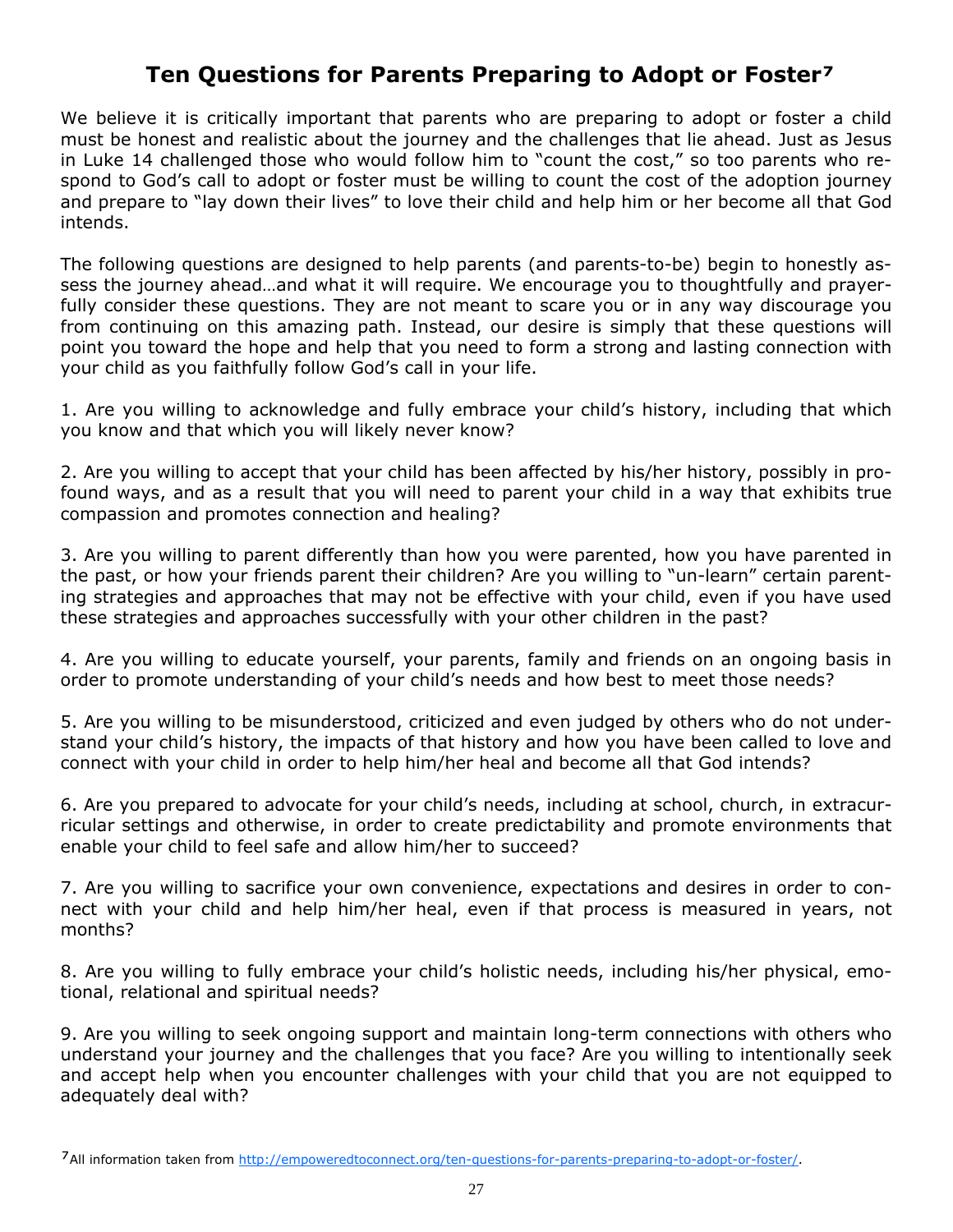10. Are you willing to acknowledge that you as a parent bring a great deal to the equation when it comes to how your child will attach and connect? Are you willing to honestly examine (on an ongoing basis) your motivations and expectations relating to your adoption journey? Are you willing to look at your own past (including your past losses and trauma, both big and small) and consider how your past may impact your interactions with your child? Are you willing to consistently examine your role as parent as you experience challenges and difficulties along the journey?

As you read through the above questions, you may have concluded that some of the questions didn't apply to you and your situation. That may be the case to some extent, as every adoption and foster care experience is unique. However, we encourage you to spend some time reading and talking with other experienced adoptive and foster parents about what you should realistically expect as you travel this journey. We find that parents sometimes start with less than accurate assumptions about how the adoption or foster care journey will unfold, and as a result they are more likely to form unrealistic expectations. We believe that these questions are helpful and instructive for all parents considering or pursuing adoption and foster care, and we hope that as you work through them they will lead you toward greater insight and understanding.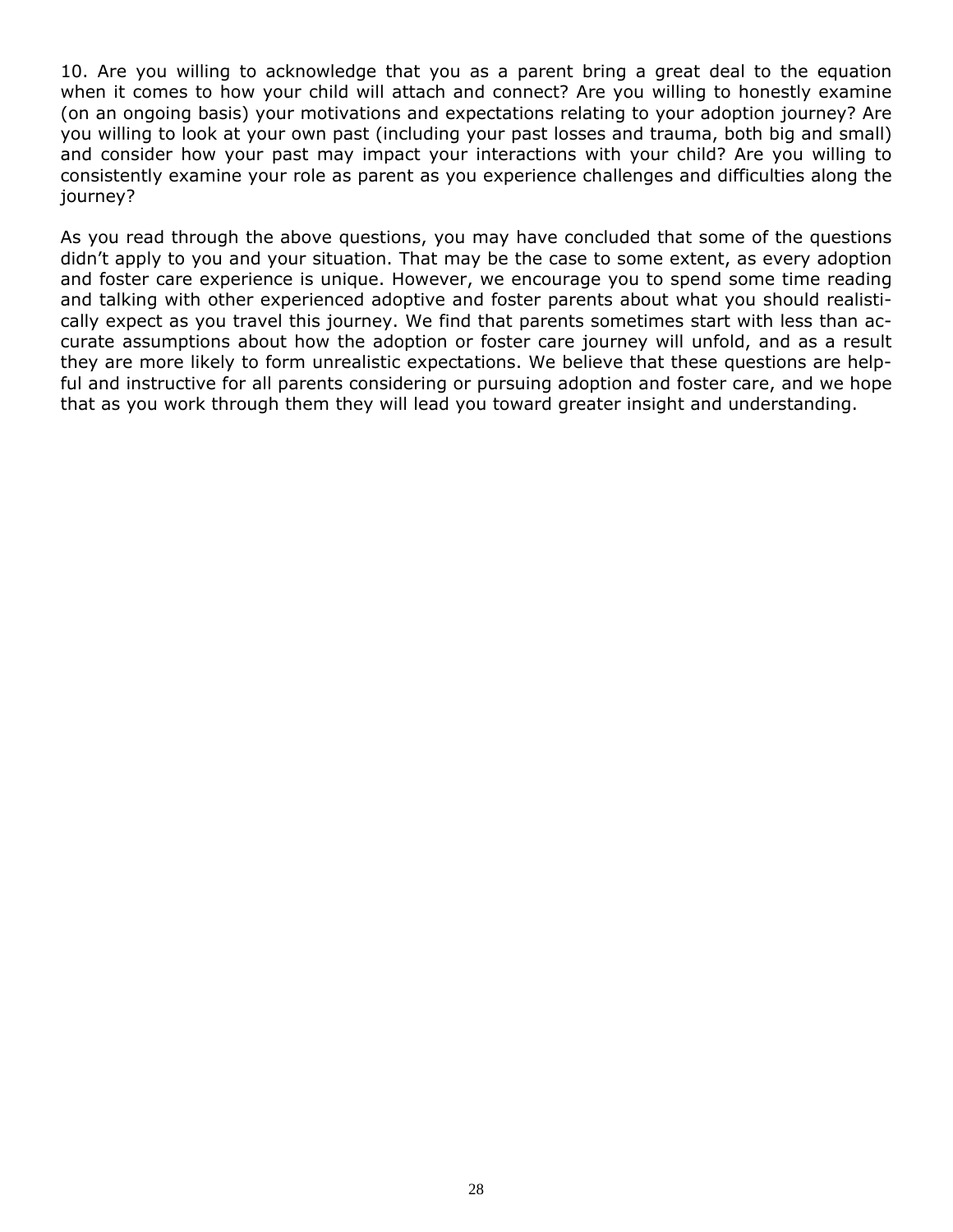# **Focus on the Family Support Resources**



## *Handbook on Thriving as an Adoptive Family*

Adoption is a high calling from God, and the Christian home is primary soil for planting seeds of faith. But how will post-adoption challenges affect this growth? Many families do not feel adequately prepared for unexpected challenges like a child who has been adopted fighting with his new siblings, not wanting to be touched, or showing signs of reactive attachment disorder (RAD). Packed with practical advice, ideas and resources, this distinctively Christian book is an important parenting resource that provides comprehensive, topical, Bible-based solutions for the inevitable challenges after adoption.

## *Wrapping Around Adoptive Families*

There are many different ways to minister to God's orphan children and to the adoptive families that have welcomed these children home. This booklet makes it clear that struggling adoptive families need their church families to support them during times of trials. While the suggestions in this booklet may not apply to all situations, they represent a general "cry of the heart" of adoptive families who welcomed home an emotionally wounded or struggling child. The goal is to provide practical guidance for churches seeking effective ways to support adoptive families.





## **Other Resources**









The Connected ChildFinding Home Castaway Kid Small Town, Big Miracle

To download *Created to Connect – A Christian's Guide to The Connected Child* or to view helpful videos and articles for adoptive and foster families, visit www.empoweredtoconnect.org.

#### **Counseling for Families in Need**

Our staff is trained to help answer your specific questions, provide resources and pray with adoptive families. Families seeking someone to talk with can call 1-800-A-Family (232-6459) or contact our counseling help line directly for a consultation at 1-855-771-HELP.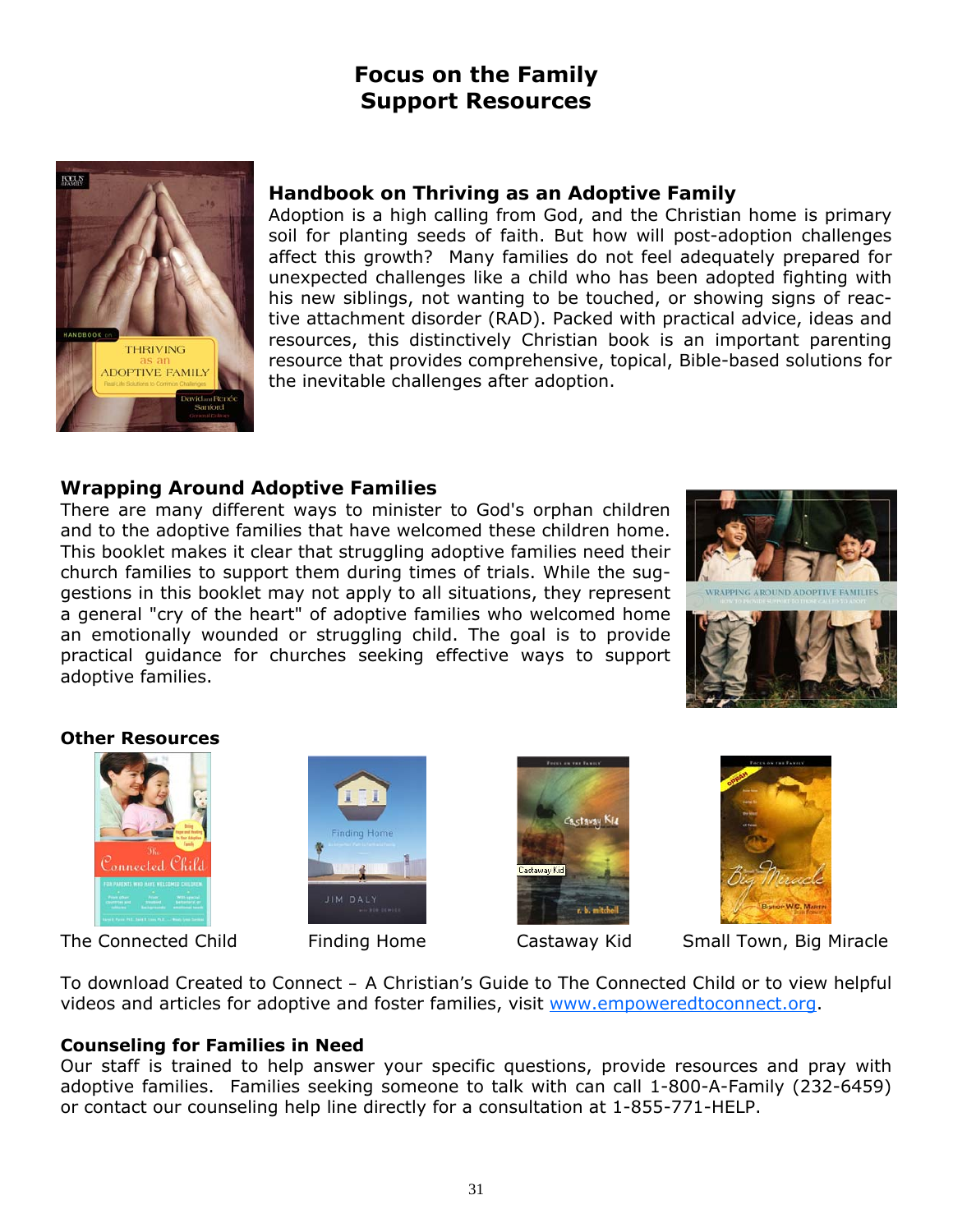**Special Thanks to...**